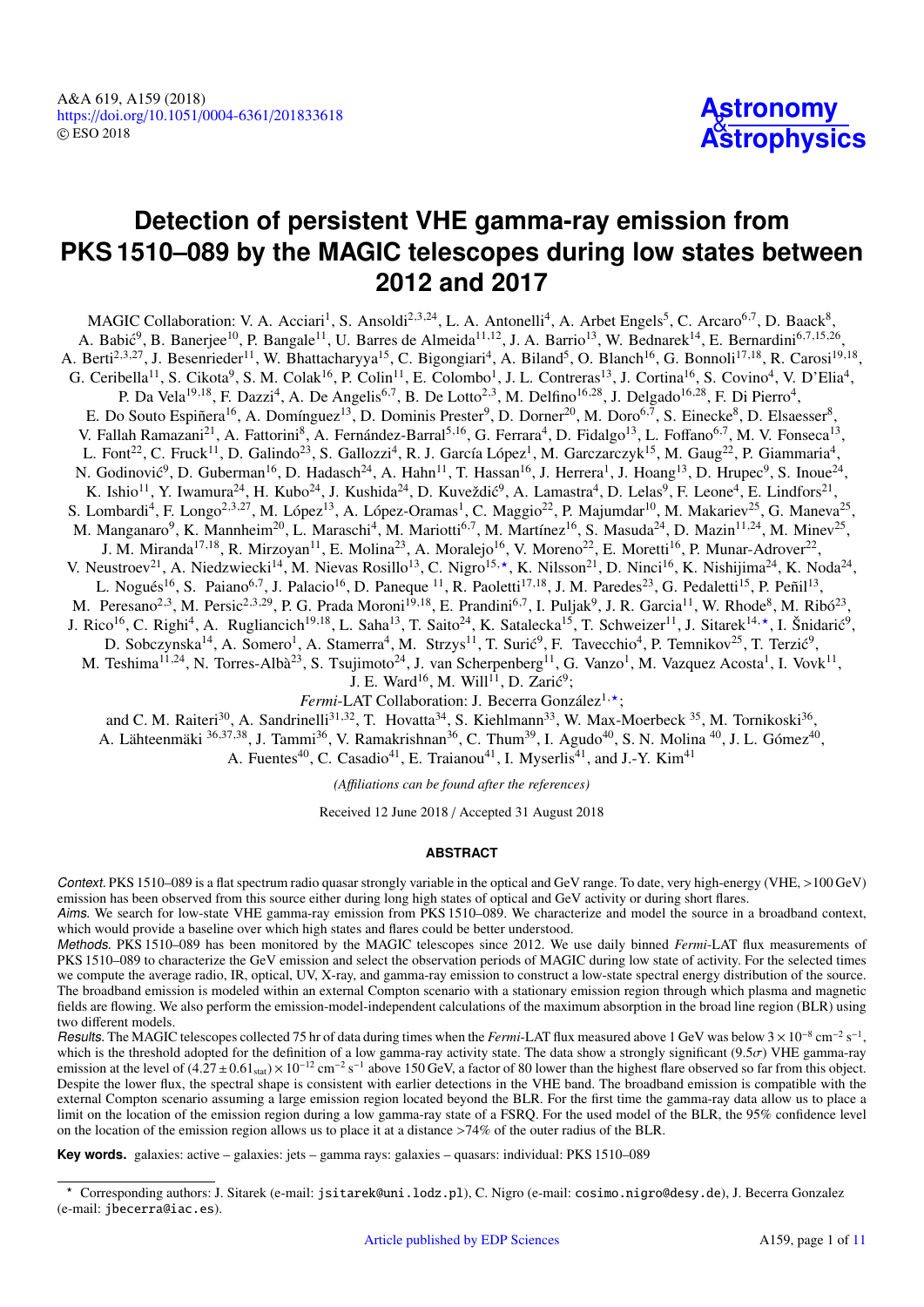# **1. Introduction**

PKS 1510–089 is a bright flat spectrum radio quasar (FSRQ) located at a redshift of  $z = 0.36$  [\(Tanner et al.](#page-9-24) [1996\)](#page-9-24). It was the second FSRQ to be detected in the very high-energy (VHE, >100 GeV) range [\(H.E.S.S. Collaboration](#page-9-25) [2013\)](#page-9-25). The source is monitored by various instruments spanning the full range from radio up to VHE gamma rays (see, e.g., [Marscher et al.](#page-9-26) [2010;](#page-9-26) Aleksić et al. [2014;](#page-9-27) [Ahnen et al.](#page-9-28) [2017a\)](#page-9-28). Similarly to other FSRQs, the GeV gamma-ray emission of PKS 1510–089 is strongly variable [\(Abdo et al.](#page-9-29) [2010;](#page-9-29) [Brown](#page-9-30) [2013;](#page-9-30) [Saito et al.](#page-9-31) [2013;](#page-9-31) [Prince et al.](#page-9-32) [2017\)](#page-9-32). Multiple optical flares have been observed from PKS 1510–089 [\(Liller & Liller](#page-9-33) [1975;](#page-9-33) [Zacharias et al.](#page-9-34)  $2017a$  $2017a$  $2017a$ <sup>1</sup>.

Significant VHE gamma-ray emission from PKS 1510–089 has been observed on a few occasions: during enhanced optical and GeV states in 2009 [\(H.E.S.S. Collaboration](#page-9-25) [2013\)](#page-9-25) and  $2012$  [\(Aleksic et al.](#page-9-27)  $2014$ ) and during short flares in 2015 [\(Ahnen et al.](#page-9-28) [2017a;](#page-9-28) [Zacharias et al.](#page-9-34) [2017a\)](#page-9-34) and 2016 [\(Zacharias et al.](#page-9-35) [2017b\)](#page-9-35). Interestingly, no variability in VHE gamma rays has been observed during (or between) the high optical/GeV states in 2009 and 2012 [\(H.E.S.S. Collaboration](#page-9-25) [2013;](#page-9-25) Aleksić et al. [2014\)](#page-9-27).

The GeV state of PKS 1510–089 can be studied using the *Fermi*-LAT all-sky monitoring data. MAGIC is a system of two Imaging Atmospheric Cherenkov Telescopes designed for observations of gamma rays with energies from a few tens of GeV up to a few tens of TeV (Aleksić et al. [2016a\)](#page-9-36). Since the detection of VHE gamma-ray emission from PKS 1510–089 in 2012, a monitoring program is being performed with the MAGIC telescopes. The aimed cadence of monitoring is two to six pointings per month, with individual exposures of 1–3 hr. The source is visible by MAGIC five months of the year. We use the *Fermi*-LAT data to select periods of low gamma-ray emission of PKS 1510– 089. Then we select a subsample of the MAGIC telescope data taken between 2012 and 2017, and contemporaneous multiwavelength data from a number of other instruments in order to study the quiescent VHE gamma-ray state of the source. Such low emission can then be used as a baseline for modeling the flaring states.

In Sect. [2](#page-1-1) we briefly introduce the instruments that provided multiwavelength data, describe the data reduction procedures and explain the principle of low-state data selection. In Sect. [3](#page-5-0) we present the results of the observations, and the broadband emission modeling is illustrated in Sect. [4.](#page-5-1) In Sect. [5](#page-7-0) we use the gamma-ray spectrum of PKS 1510–089 to evaluate the absorption of sub-TeV photons in the radiation field of the BLR. The most important findings are summarized in Sect. [6.](#page-8-0)

## <span id="page-1-1"></span>**2. Data**

The continuous monitoring of PKS 1510–089 in the GeV band provided by *Fermi*-LAT allows us to identify the low emission states of the source. Multiwavelength light curves from the radio band up to the GeV band are shown in Fig. [1.](#page-2-0)

## <span id="page-1-6"></span>2.1. Fermi-LAT

*Fermi*-LAT monitors the high-energy gamma-ray sky in the energy range from 20 MeV to beyond 300 GeV [\(Atwood et al.](#page-9-37)

[2009\)](#page-9-37). For this work, we analyzed the Pass 8 SOURCE class events within a region of interest (ROI) of 10◦ radius centered at the position of PKS 1510–089 in the energy range from 100 MeV to 300 GeV. A zenith angle cut of  $\langle 90^\circ$  was applied to reduce the contamination from the Earth's limb. The analysis was performed with the ScienceTools soft-ware package version v11r7p0 using the P8R[2](#page-1-2)\_SOURCE\_V6<sup>2</sup> instrument response function and the gll\_iem\_v06 and iso\_P8R2\_SOURCE\_V6\_v06 models<sup>[3](#page-1-3)</sup> for the Galactic and isotropic diffuse emission [\(Acero et al.](#page-9-38) [2016\)](#page-9-38), respectively.

A first unbinned likelihood fit was performed for the events collected within five months, from 01 February to 30 June 2013 (MJD 56324–56474), using gtlike and including in the model file all 3FGL catalog sources [\(Acero et al.](#page-9-39) [2015\)](#page-9-39) of 20◦ from PKS 1510–089. We repeat the same five-month analy-sis using the preliminary eight-year Source List<sup>[4](#page-1-4)</sup> instead of the 3FGL catalog to search for bright sources within 20◦ of PKS 1510–089. No new strong sources were found. The model generated from the 3FGL catalog was used for the subsequent analysis. As we are interested in short timescale (daily) fluxes of PKS 1510–089, the purpose of this first fit is to identify weak nearby sources that can be removed from the source model, thus simplifying it. Hence, the sources with a test statistic (TS; [Mattox et al.](#page-9-40) [1996\)](#page-9-40) below 5 were removed from the model file. Next, the optimized output model file was used to produce the PKS 1510–089 light curve with one-day time bins above 1 GeV in the full time period from 5 December 2011 to 7 August 2017 (MJD 55900-57972). The same optimized output model is later also used for the spectral analysis. In the light curve calculations the spectra of PKS 1510–089 were modeled as a power law leaving both the flux normalization and the spectral index as free parameters. The normalization of the Galactic and isotropic diffuse emission models was left to vary freely during the calculation of both the light curves and the spectrum. In addition, the spectra of all sources except PKS 1510–089 and the highly variable source 3FGL 1532.7- 1319 (located 6.45° from PKS 1510–089, and having a variability index of 1924.7 from the 3FGL catalog) were fixed to the catalog values.

In order to estimate when the flux can be considered to be in a low state, we first calculate a light curve in relatively wide bins of 30 days in the full time period. This allows us to estimate the flux with relative uncertainty  $\leq 20\%$  for all the points and hence disentangle intrinsic variability from the fluctuations of the measured flux induced by statistical uncertainties. In Fig. [2](#page-3-0) we present the distribution of the flux above 1 GeV, which shows that during the low state the flux is in the range  $(1-3) \times 10^{-8}$  cm<sup>-2</sup> s<sup>-1</sup> in contrast to the value of >3 ×  $10^{-8}$  cm<sup>-2</sup> s<sup>-1</sup> during active (flaring) periods. Hence, we select the days of low state if select the days of low state if

<span id="page-1-5"></span>
$$
F_{>1\,\mathrm{GeV}} < 3 \times 10^{-8} \,\mathrm{cm}^{-2} \,\mathrm{s}^{-1}.\tag{1}
$$

The cut separates the low-flux peak of the daily fluxes distribution from the power-law extension of the high-flux days (see Fig. [2\)](#page-3-0). The effect that choosing a different energy threshold would have on the data selection is discussed in Appendix [A.](#page-10-18)

<span id="page-1-0"></span><sup>&</sup>lt;sup>1</sup> See also [http://users.utu.fi/kani/1m/PKS\\_1510-089\\_jy.](http://users.utu.fi/kani/1m/PKS_1510-089_jy.html) [html](http://users.utu.fi/kani/1m/PKS_1510-089_jy.html)

<span id="page-1-2"></span><sup>2</sup> [http://fermi.gsfc.nasa.gov/ssc/data/analysis/](http://fermi.gsfc.nasa.gov/ssc/data/analysis/documentation/Cicerone/Cicerone_LAT_IRFs/IRF_overview.html)

[documentation/Cicerone/Cicerone\\_LAT\\_IRFs/IRF\\_overview.](http://fermi.gsfc.nasa.gov/ssc/data/analysis/documentation/Cicerone/Cicerone_LAT_IRFs/IRF_overview.html)  $\frac{\text{html}}{3 \text{ h}+1}$  $\frac{\text{html}}{3 \text{ h}+1}$  $\frac{\text{html}}{3 \text{ h}+1}$ 

<span id="page-1-3"></span>[http://fermi.gsfc.nasa.gov/ssc/data/access/lat/](http://fermi.gsfc.nasa.gov/ssc/data/access/lat/BackgroundModels.html) [BackgroundModels.html](http://fermi.gsfc.nasa.gov/ssc/data/access/lat/BackgroundModels.html)

<span id="page-1-4"></span><sup>4</sup> [https://fermi.gsfc.nasa.gov/ssc/data/access/lat/](https://fermi.gsfc.nasa.gov/ssc/data/access/lat/fl8y/) [fl8y/](https://fermi.gsfc.nasa.gov/ssc/data/access/lat/fl8y/)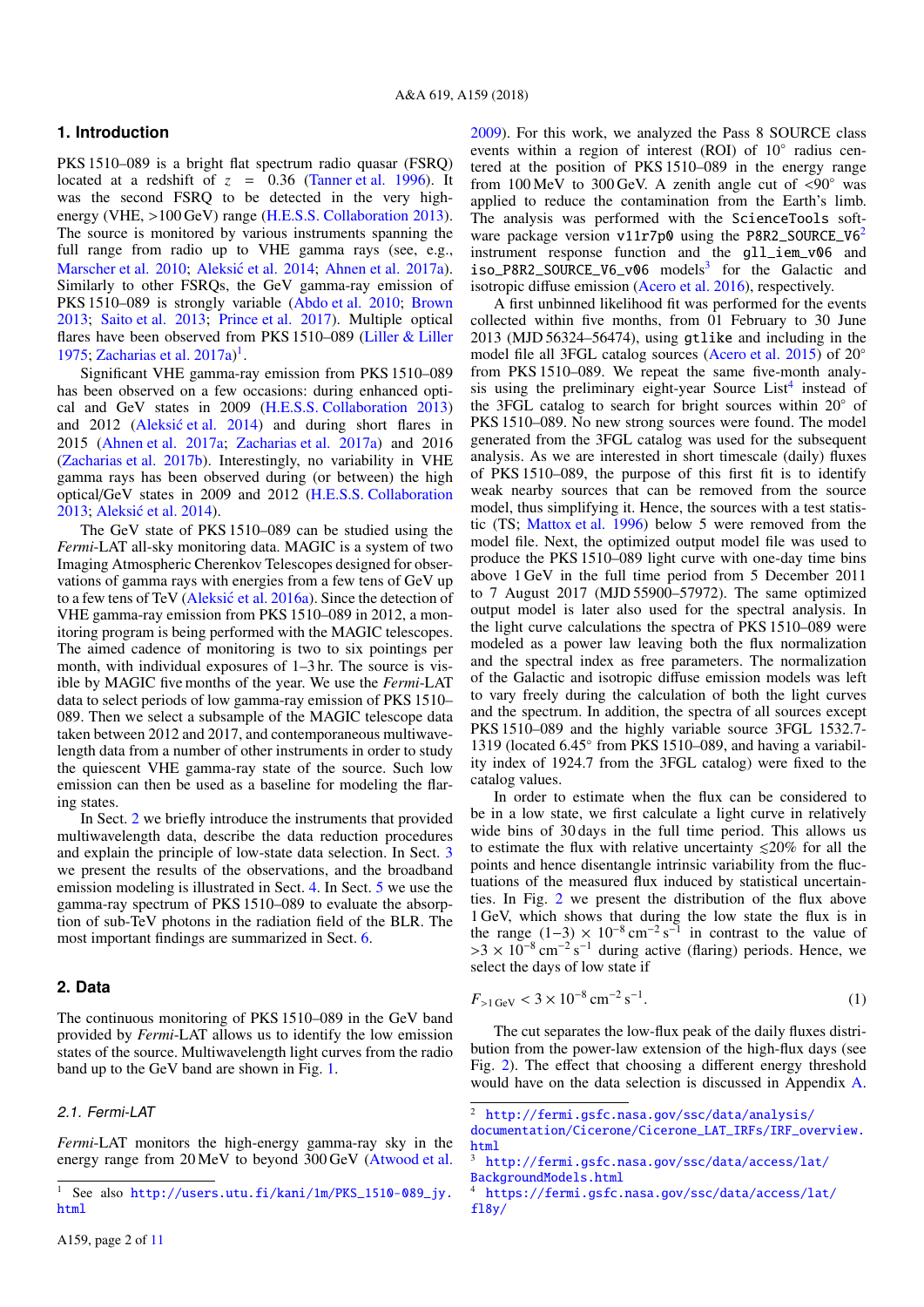

<span id="page-2-0"></span>[Fig. 1.](https://dexter.edpsciences.org/applet.php?DOI=10.1051/0004-6361/201833618&pdf_id=1) Multiwavelength light curve of PKS 1510–089 between 2012 and 2017. *From top to bottom panels*: *Fermi*-LAT flux above 1 GeV; *Swift*-XRT flux 2–10 keV; *U* band flux from UVOT; KVA, SMARTS and MAPCAT optical flux in *R*-band; IR flux from REM and SMARTS in *J* band; radio 229 GHz flux measured by POLAMI; radio 37 GHz flux measured by Metsähovi; 15 GHz flux measured by OVRO. The red points show the observations within 12 h (or 3 days for the radio measurements) when MAGIC data have been taken during the time that *Fermi*-LAT flux is above 3 × 10<sup>-8</sup> cm<sup>-2</sup> s<sup>-1</sup>, while the blue points are observations in time bins with *Fermi*-LAT flux below this flux value (i.e., the low-state sample). IR, optical and UV data have been dereddened using [Schlafly & Finkbeiner](#page-9-41) [\(2011\)](#page-9-41).

We note, however, that due to the low state and short exposure times the flux measurements during single nights are quite uncertain. The typical uncertainty of the flux in those time bins is ~1.5 × 10<sup>-8</sup> cm<sup>-2</sup> s<sup>-1</sup>. We also include in the low-state sample<br>nights for which the *Fermi*-LAT flux did not reach TS of 4 The nights for which the *Fermi*-LAT flux did not reach TS of 4. The

average 95% confidence level (C.L.) flux upper limit on those nights is also  $\sim 3 \times 10^{-8}$  cm<sup>-2</sup> s<sup>-1</sup>.

For the low-state spectrum we combine individual one-day integration windows selected with flux fulfilling Eq. [\(1\)](#page-1-5). The spectrum, calculated above 100 MeV, is well described as a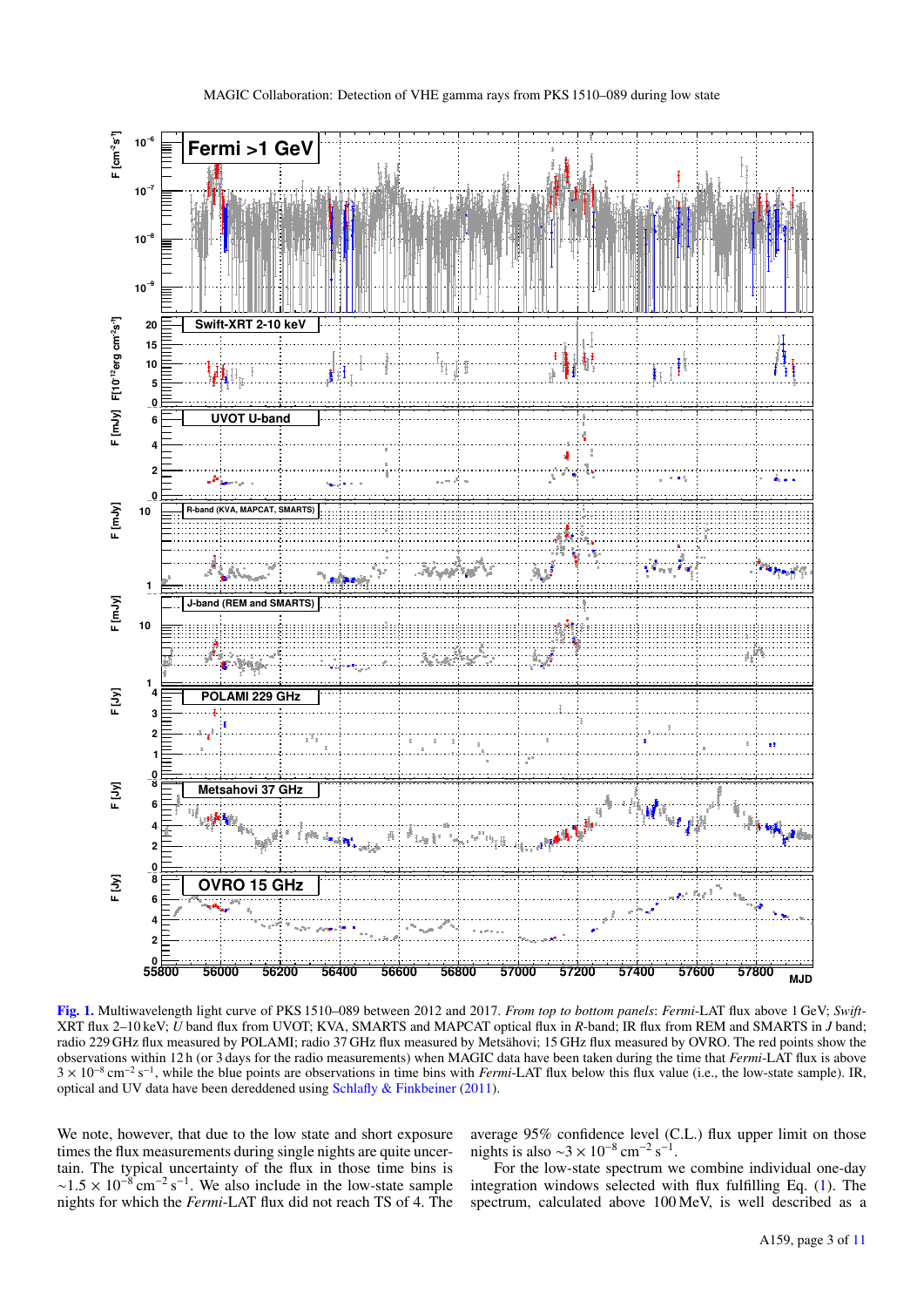

<span id="page-3-0"></span>[Fig. 2.](https://dexter.edpsciences.org/applet.php?DOI=10.1051/0004-6361/201833618&pdf_id=2) Distribution of flux above 1 GeV measured with *Fermi*-LAT in 30-day (thick line) or 1-day (thin line) bins. The vertical dashed line shows the value of the cut separating the low state.

power law with spectral index  $2.56 \pm 0.04$ , with a TS = 1656.0. The possible curvature in the spectrum is investigated by fitting the spectrum with a logparabola which yields a  $TS = 1655.42$ and negligible curvature ( $\beta = 0.06 \pm 0.04$ ). Therefore, no hint of spectral curvature was found during the low-state periods considered in this analysis. The selection of *Fermi*-LAT observation days according to the flux >1 GeV can bias the reconstructed average spectrum in this energy range. To investigate this possible bias for the selected low-emission time periods, we also calculate the spectral index in the energy range 0.1–1 GeV (not affected by the data selection) and obtain  $2.41 \pm 0.06$ . Moreover, the *Fermi*-LAT spectral energy points above 1 GeV are ∼25% lower than the extrapolation of the spectrum below 1 GeV, suggesting that indeed there is an underestimation bias of up to 25% in the obtained *Fermi*-LAT flux above 1 GeV.

# 2.2. MAGIC

MAGIC is a system of two imaging atmospheric Cherenkov telescopes. The telescopes are located in the Canary Islands, on La Palma (28.7° N, 17.9° W), at a height of 2200 m above<br>sea level (Aleksić et al. 2016a). The large mirror dish diameter sea level (Aleksić et al. [2016a\)](#page-9-36). The large mirror dish diameter of 17 m, resulting in low energy threshold, makes it a perfect instrument for studies of soft-spectrum sources such as FSRQs. As PKS 1510–089 is a southern source, only observable at zenith angle >38°, the corresponding trigger threshold would be<br>>90 GeV for a Crab nebula-like spectrum (Aleksić et al. 2016b)  $\geq$ 90 GeV for a Crab nebula-like spectrum (Aleksić et al. [2016b\)](#page-9-42), about 1.7 times larger than for the low zenith observations. About 70% of the data of PKS 1510–089 was taken at the culmination, with zenith angle <40<sup>°</sup>. Moreover, PKS 1510–089 is<br>intrinsically soft: the analysis energy threshold is only ∼80 GeV intrinsically soft; the analysis energy threshold is only ∼80 GeV for a source with a spectral index of ∼−3.3. We also note that the energy threshold of Cherenkov telescopes is not a sharp one and the unfolding procedure allows us to reconstruct the source spectrum slightly below the nominal value of the threshold.

Between 2012 and 2017 the MAGIC telescopes observed PKS 1510–089 during 151 nights, of which 115 passed the data quality selection cuts at least partially. We then selected the nights corresponding to the *Fermi*-LAT periods fulfilling the Eq. [\(1\)](#page-1-5) condition. This procedure resulted in low-state data stacked from 76 nights, amounting to a total observation time of 75 hr. The cut on the flux >1 GeV excluded the MAGIC



<span id="page-3-1"></span>**[Fig. 3.](https://dexter.edpsciences.org/applet.php?DOI=10.1051/0004-6361/201833618&pdf_id=3)** Distribution of  $\theta^2$ , the squared angular distance between the reconstructed arrival direction of individual events and the nominal reconstructed arrival direction of individual events and the nominal source position (points) or background estimation region (gray filled area) for MAGIC observations of PKS 1510–089. The dashed line shows the value of the  $\theta^2$  up to which the significance of the detection (see the inset text) is calculated (see the inset text) is calculated.

data reporting the detections of the two flares observed in 2015 [\(Ahnen et al.](#page-9-28) [2017a\)](#page-9-28) and 2016 [\(Zacharias et al.](#page-9-35) [2017b\)](#page-9-35), as well as most of the data used for the detection during the high state of 2012 (Aleksić et al. [2014\)](#page-9-27). The data were analyzed using MARS, the standard analysis package of MAGIC [\(Zanin et al.](#page-9-43) [2013;](#page-9-43) Aleksić et al. [2016b\)](#page-9-42). Due to evolving telescope performance the data have been divided into six analysis periods. Within each analysis period proper Monte Carlo simulations are used for the analysis. At the last stage the analysis results from all the periods are merged together. This low-state data set shows a gamma-ray excess with a significance of  $9.5\sigma$  (see Fig. [3\)](#page-3-1).

#### 2.3. Swift-XRT

Since 2006, the source is monitored in the X-ray band by the XRT instrument on board the *Neil Gehrels Swift* Observatory (XRT, [Burrows et al.](#page-9-44) [2004\)](#page-9-44). In total, 243 raw images are publicly available in SWIFTXRLOG (*Swift*-XRT Instrument, Log)[5](#page-3-2) . From these images we selected 17 based on the simultaneity to the GeV low-flux state and contemporaneousness with MAGIC observations. The standard *Swift*-XRT analysis<sup>[6](#page-3-3)</sup> is described in detail in [Evans et al.](#page-9-45) [\(2009\)](#page-9-45). The data are processed following the procedure described by [Fallah Ramazani et al.](#page-9-46) [\(2017\)](#page-9-46), assuming a fixed equivalent Galactic hydrogen column density  $n_H = 6.89 \times 10^{20}$  cm<sup>-2</sup> reported by [Kalberla et al.](#page-9-47) [\(2005\)](#page-9-47). We defined the source region as a circle of 20 nixels ( $\sim$ 47") centered defined the source region as a circle of 20 pixels (∼47") centered on the source, and a background region as a ring also centered on the source with inner and outer radii of 40 (∼94") and 80 pixels  $(\sim 188"')$ , respectively.

In order to calculate the average low-state X-ray spectrum of PKS 1510–089 we have combined all selected individual *Swift*-XRT pointings (see the blue points in Fig. [1\)](#page-2-0), adding up to a total exposure of 30 ks. The 2–10 keV flux measured during those 17 pointings shows clear variability. Fitting the flux with a constant value yields  $\chi^2/N_{\text{d.o.f.}} = 84/16$ ; however, the amplitude of the variability is moderate (the rms of the points is about of the variability is moderate (the rms of the points is about ∼30% of the mean flux). The average spectrum is well fitted

<span id="page-3-2"></span><sup>5</sup> [https://heasarc.gsfc.nasa.gov/W3Browse/swift/](https://heasarc.gsfc.nasa.gov/W3Browse/swift/swiftxrlog.html)  $\frac{\text{switrlog.html}}{\text{6} + \text{tr}(1/\text{max})}$ 

<span id="page-3-3"></span><sup>6</sup> <http://www.swift.ac.uk/analysis/xrt/>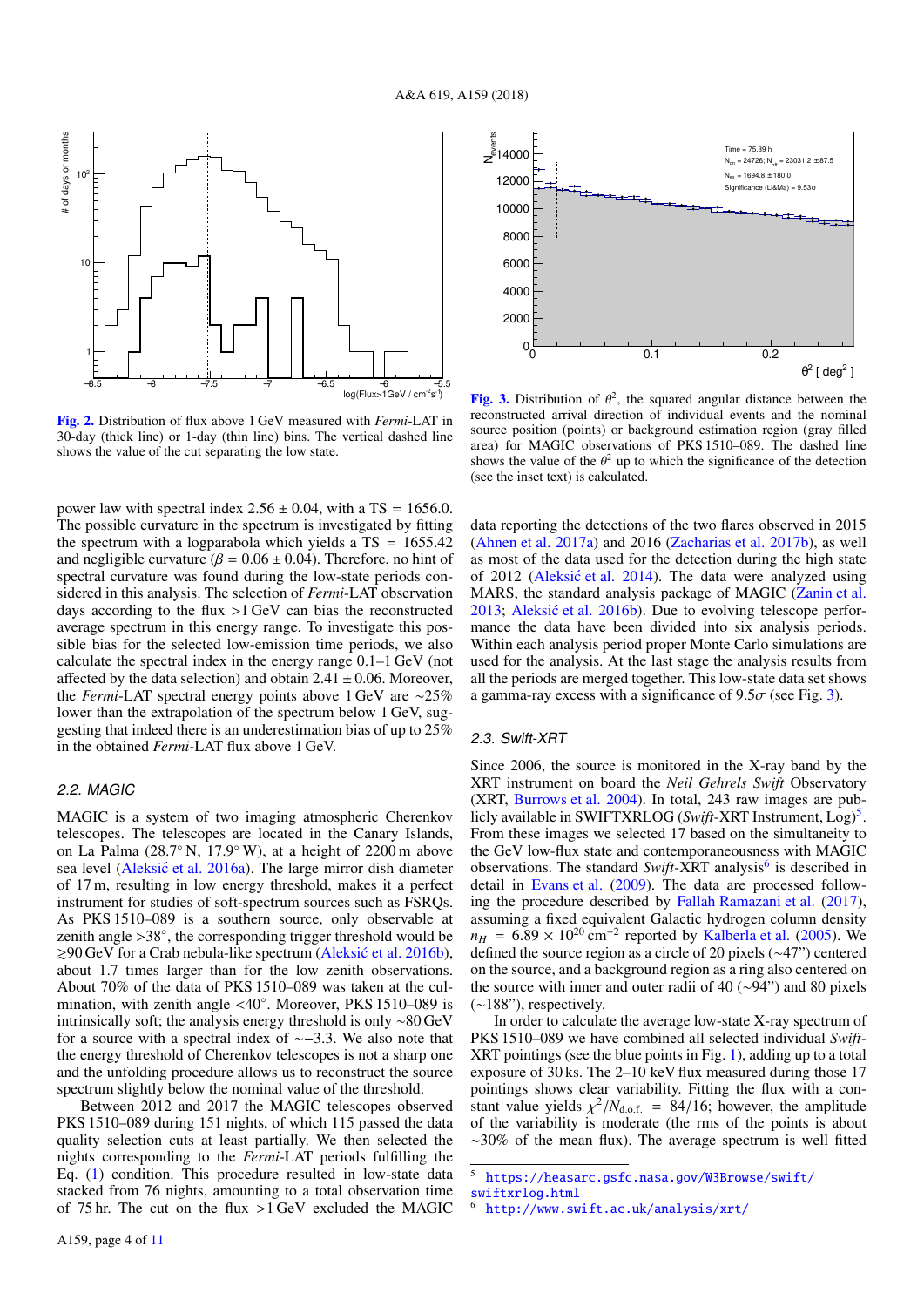$(\chi^2/N_{\text{d.o.f.}} = 187.7/214)$  with a power law with an index of  $1.382 \pm 0.020$  and  $F_{2,10\text{ hV}} = 8.14^{+0.25} \times 10^{-12}$  erg cm<sup>-2</sup> s<sup>-1</sup>. The  $(\chi^2/N_{\text{d.o.f.}} = 187.7/214)$  with a power law with an index of  $1.382 \pm 0.020$  and  $F_{2-10 \text{ keV}} = 8.14_{-0.19}^{+0.25} \times 10^{-12}$  erg cm<sup>-2</sup> s<sup>-1</sup>. The spectral index does not show significant variability (fit to conspectral index does not show significant variability (fit to constant yields  $\chi^2/N_{\text{d.o.f.}} = 31.19/16$ , which translates to a chance<br>probability of  $\sim 1.2\%$ ). A harder-when-brighter trend is only probability of <sup>∼</sup>1.2%). A harder-when-brighter trend is only hinted at, with a Pearson's rank coefficient for a linear correlation between flux and spectral index of 0.81 (2–10 keV) and 0.74 (0.3–10 keV).

#### 2.4. Optical observations

PKS 1510–089 is regularly monitored as part of the Tuorla blazar monitoring program<sup>[7](#page-4-0)</sup> in the *R* band using a 35 cm Celestron telescope attached to the KVA (Kunglinga Vetenskapsakademi) telescope located at La Palma. The monitoring covers the period of 2012–2017 and the observations were mostly contemporaneous with the MAGIC observations of the source. The data analysis was performed with the semi-automatic pipeline using the standard analysis procedures (Nilsson et al., in prep.). The differential photometry was performed using the comparison star magnitudes from [Villata et al.](#page-9-48) [\(1997\)](#page-9-48).

Calar Alto data were acquired as part of the Monitoring AGN with Polarimetry at the Calar Alto 2.2m Telescope (MAP-CAT) project<sup>[8](#page-4-1)</sup>; see [Agudo et al.](#page-9-49) [\(2012\)](#page-9-49). The MAPCAT data presented here were reduced following the procedure explained in [Jorstad et al.](#page-9-50) [\(2010\)](#page-9-50).

Additionally, we used the publicly available data in the *R* band from the Small and Moderate Aperture Research Telescope System (SMARTS) instrument located at Cerro Tololo Interamerican Observatory (CTIO) in Chile [\(Bonning et al.](#page-9-51) [2012\)](#page-9-51), processed as described in [Ahnen et al.](#page-9-28) [\(2017a\)](#page-9-28).

The KVA, MAPCAT, and SMARTS *R*-band data have been corrected for Galactic extinction using  $A_R$  = 0.217 (Schlafly & Finkbeiner 2011). In the optical range, (Schlafly  $&$  Finkbeiner PKS 1510–089 shows mostly low emission throughout 2012–2014 and during 2017. Strong flares are seen in 2015 and 2016 at the times of high GeV state. The individual measurements performed in the optical range have very small statistical uncertainties, well below the variability observed during the selected low-state nights. Therefore, for the modeling, we use the average optical flux from 53 nights of observations (47 nights of observations with KVA, 3 with MAPCAT, and 13 with SMARTS). We take as the uncertainty the rms spread of the measurements. By applying such a procedure, we obtain that the mean optical flux during the low state is  $1.55 \pm 0.57$  mJy. In band *B* we combine *Swift*-UVOT data (see the next section) with the SMARTS data, bringing the total number of observing nights to 20 and average flux of  $1.22 \pm 0.46$  mJy.

### 2.5. Swift-UVOT

The Ultraviolet/Optical Telescope (UVOT, [Poole et al.](#page-9-52) [2008\)](#page-9-52) is an instrument on board the *Swift* satellite operating in the 180–600 nm wavelength range. The source counts were extracted from a circular region centered on the source with 5" radius, the background counts from an annular region centered on the source with inner and outer radius of 15" and 25", respectively. The data calibration was done following [Raiteri et al.](#page-9-53) [\(2010\)](#page-9-53), where the effective wavelength, counts-toflux conversion factor, and Galactic extinction for each filter were calculated in an iterative procedure by taking into account the filter's effective area and the source's spectral shape. The Galactic extinction values derived from the re-calibration procedure are  $A_v = 0.28$  mag,  $A_b = 0.37$  mag,  $A_u = 0.44$  mag,  $A_{w1}$  = 0.63 mag,  $A_{m2}$  = 0.78 mag, and  $A_{w2}$  = 0.74 mag. The variability of the UV flux during the low-state nights is minor. The average flux of the quiescent state was derived in the same way as for the optical data. The number of quasi-simultaneous UVOT observations, contemporaneous to MAGIC observations during the *Fermi*-LAT low gamma-ray state is 9–13, depending on the filter.

## 2.6. Infrared

We use infrared observations of PKS 1510–089 performed with the REM (Rapid Eye Mount, [Zerbi et al.](#page-9-54) [2001;](#page-9-54) [Covino et al.](#page-9-55) [2004\)](#page-9-55) 60 cm diameter telescope located at La Silla, Chile. The observations were performed with *J*, *H*, and *Ks* filters, with individual exposures ranging from 12 s to 30 s. After calibration using neighboring stars, the magnitudes were converted to fluxes using the zero magnitude fluxes from [Mead et al.](#page-9-56) [\(1990\)](#page-9-56). Additionally, we used the publicly available data in the *J* and *K* bands from SMARTS [\(Bonning et al.](#page-9-51) [2012\)](#page-9-51), processed as described in [Ahnen et al.](#page-9-28) [\(2017a\)](#page-9-28).

Since the data were taken independently from MAGIC, a limited number of nights of MAGIC observations have quasisimultaneous REM or SMARTS data. The data taken during the times classified as low state consist of five nights of REM data for *H* filter and 13 nights of REM or SMARTS data from *J* and *K* filters. Moreover, one of the nights observed by SMARTS on MJD 57181 had a major IR flare where the flux increased by a factor of ∼5–6 with respect to the average flux value of the rest of the selected data. We nevertheless apply the same procedure as for *R*-band KVA data, averaging the IR flux over these low-state observations, neglecting however the night of the IR flare. We obtain  $F_K = 7.3 \pm 2.7$  mJy,  $F_H = 4.2 \pm 2.4$  mJy,  $F_J = 2.3 \pm 1.0$  mJy. Including the night of the IR flare in the sample would change the  $F_J$  and  $F_K$  fluxes relatively mildly ( $\sim$ 30% increase); however, it would increase the rms considerably to a value comparable to the flux.

### 2.7. Radio

We use radio monitoring observations of PKS 1510–089 performed by OVRO (15 GHz, [Richards et al.](#page-9-57) [2011\)](#page-9-57), Metsähovi (37 GHz, [Teraësranta et al.](#page-9-58) [1998\)](#page-9-58), and POLAMI (86 GHz, 229 GHz). We also use CARMA data taken at 95 GHz between August 2012 and November 2014 [\(Ramakrishnan et al.](#page-9-59) [2016\)](#page-9-59).

Polarimetric Monitoring of AGN at Millimetre Wavelengths (POLAMI<sup>[9](#page-4-2)</sup>; [Agudo et al.](#page-9-60) [2018a](#page-9-60)[,b;](#page-9-61) [Thum et al.](#page-9-62) [2018\)](#page-9-62) is a longterm program to monitor the polarimetric properties (Stokes *I*, *Q*, *U*, and *V*) of a sample of ~40 bright AGN at 3.5 and 1.3 millimeter wavelengths with the IRAM 30m Telescope near Granada, Spain. The program has been running since October 2006, and it currently has a time sampling of ∼2 weeks. The XPOL polarimetric observing setup has been routinely used as described in [Thum et al.](#page-9-63) [\(2008\)](#page-9-63) since the start of the program. The reduction and calibration of the POLAMI data presented here are described in detail in [Agudo et al.](#page-9-64) [\(2010,](#page-9-64) [2014,](#page-9-65) [2018a\)](#page-9-60).

The 37 GHz observations were made with the 13.7 m diam-eter Aalto University Metsähovi radio telescope<sup>[10](#page-4-3)</sup>, which is a radome enclosed Cassegrain-type antenna situated in Finland.

<span id="page-4-0"></span><http://users.utu.fi/kani/1m>

<span id="page-4-1"></span><sup>8</sup> [http://www.iaa.es/~iagudo/\\_iagudo/MAPCAT.html](http://www.iaa.es/~iagudo/_iagudo/MAPCAT.html)

<span id="page-4-2"></span><sup>9</sup> <http://polami.iaa.es>

<span id="page-4-3"></span><sup>10</sup> <http://metsahovi.aalto.fi/en/>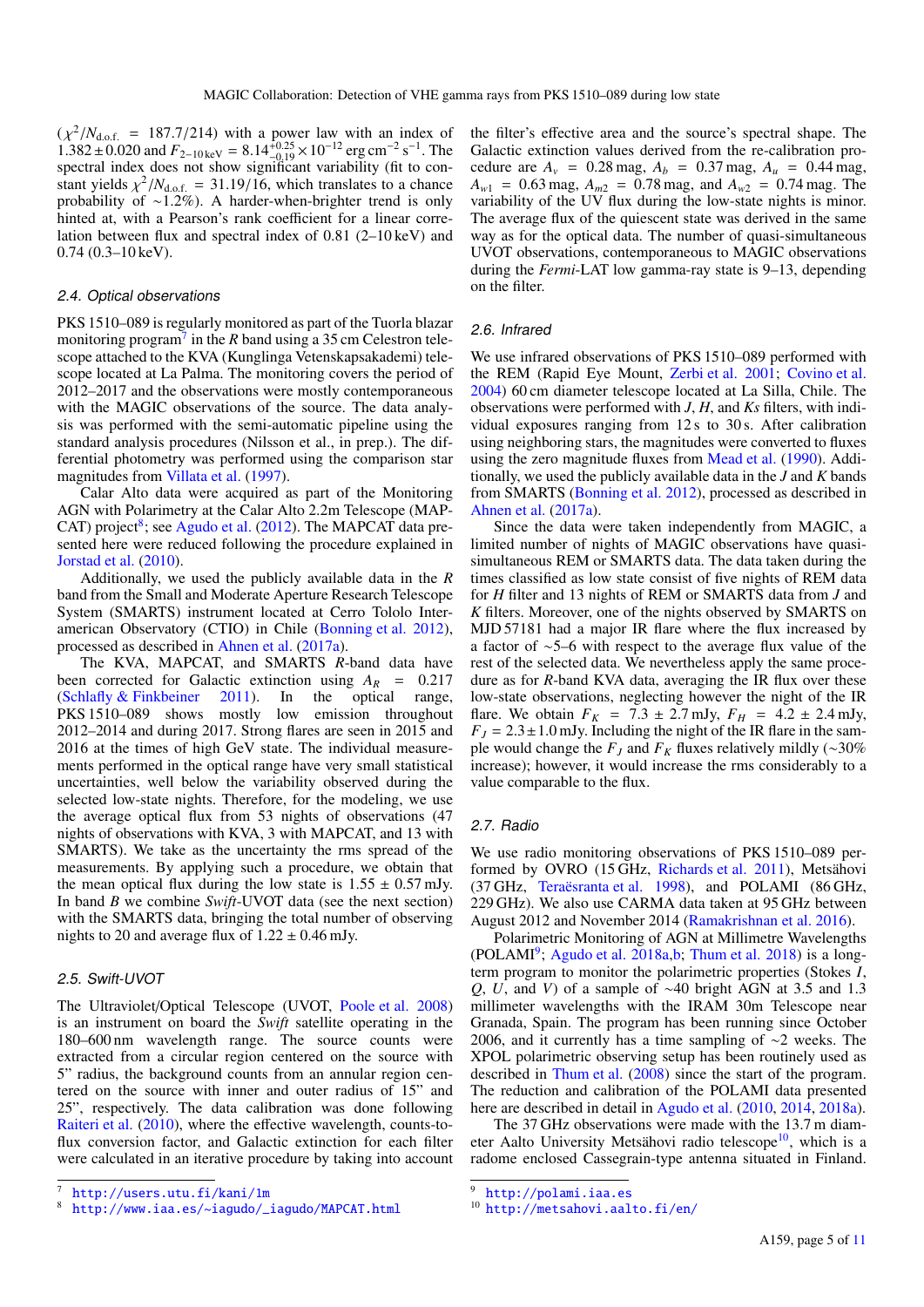The measurements were made with a 1 GHz band dual beam receiver centered at 36.8 GHz. The High Electron Mobility Pseudomorphic Transistor (HEMPT) front end operates at room temperature. The observations are Dicke switched ON–ON observations, alternating between the source and the sky in each feed horn. A typical integration time to obtain one flux density data point is between 1200 and 1800 s. The detection limit of the telescope at 37 GHz is on the order of 0.2 Jy under optimal conditions. Data points with a signal-to-noise ratio <4 are considered non-detections. The flux density calibration is set by observations of the HII region DR 21. The sources NGC 7027, 3C 274, and 3C 84 are used as secondary calibrators. A detailed description of the data reduction and analysis is given in [Teraësranta et al.](#page-9-58) [\(1998\)](#page-9-58). The error estimate in the flux density includes the contribution from the measurement rms and the uncertainty of the absolute calibration.

The Owens Valley Radio Observatory (OVRO) 40 m telescope uses off-axis dual-beam optics and a cryogenic receiver with 3 GHz bandwidth centered at 15 GHz. Atmospheric and ground contributions as well as gain fluctuations are removed with the double switching technique [\(Readhead et al.](#page-9-66) [1989\)](#page-9-66), where the observations are conducted in an ON-ON fashion so that one of the beams is always pointed on the source. Until May 2014 the two beams were rapidly alternated using a Dicke switch. Since then a new pseudo-correlation receiver has replaced the old one, and a  $180^\circ$  phase switch is used. Relative calibration is obtained with a temperature-stable noise diode to compensate for gain drifts. The primary flux density calibrator for those observations was 3C 286 with an assumed value of 3.44 Jy [\(Baars et al.](#page-9-67) [1977\)](#page-9-67), while DR21 is used as a secondary calibrator source. Details of the observation and data reduction procedures are given in [Richards et al.](#page-9-57) [\(2011\)](#page-9-57).

The radio flux at all frequencies shows slow variability, not simultaneous with the flares observed at higher energies. In order to obtain the average emission during the low gamma-ray state we apply the same procedure as for the *R*-band flux; however, we apply a larger margin in time, using the data within  $\pm 3$  days from the MAGIC observations during low *Fermi*-LAT flux. We obtain  $F_{15 \text{ GHz}} = 4.4 \pm 1.2 \text{ Jy}$  (average over 22 observations),  $F_{37 \text{ GHz}} = 3.9 \pm 1.1 \text{ Jy}$  (59 observations),  $F_{86 \text{ GHz}} = 3.14 \pm 0.86 \text{ Jy}$ (6 observations),  $F_{95 \text{ GHz}} = 2.16 \pm 0.13 \text{ Jy}$  (9 observations), and  $F_{229\,\text{GHz}} = 1.76 \pm 0.42 \,\text{Jy}$  (4 observations).

#### <span id="page-5-0"></span>**3. Low gamma-ray state of PKS 1510–089**

The low-state spectrum of PKS 1510–089 observed by the MAGIC telescopes was reconstructed between 63 and 430 GeV and is shown in Fig. [4.](#page-5-2) The observed spectrum can be described by a power law:  $dN/dE = (4.66 \pm 0.59<sub>stat</sub>) \times$  $10^{-11}(E/175 \,\text{GeV})^{-3.97\pm0.23_{\text{stat}}} \text{cm}^{-2} \text{ s}^{-1} \text{ TeV}^{-1}$ . Correcting for the absorption due to the interaction with the extragalactic backabsorption due to the interaction with the extragalactic background light (EBL) according to [Domínguez et al.](#page-9-68) [\(2011\)](#page-9-68), we obtain the following intrinsic spectrum:  $dN/dE = (7.9 \pm 1.1<sub>stat</sub>) \times$  $10^{-11}(E/175 \,\text{GeV})^{-3.26\pm0.30_{\text{stat}}} \,\text{cm}^{-2} \,\text{s}^{-1} \,\text{TeV}^{-1}$ . Since the excess to residual background ratio is on the order of 6% the systemto residual background ratio is on the order of 6%, the systematic uncertainty on the flux normalization (without the effect of the energy scale) is  $\pm 20\%$ , larger than for typical MAGIC obser-vations (Aleksić et al. [2016b\)](#page-9-42). Also, the systematic uncertainty on the spectral slope is increased by the low excess-to-residual background ratio and, following the prescription in Sect. 5.1 in Aleksić et al.  $(2016b)$ , can be estimated as  $\pm 0.4$ . The uncertainty of the energy scale is  $\pm 15\%$ . Compared with previous measurements, the high-state detection in 2012 (Aleksić et al. [2014\)](#page-9-27) gives a ∼1.7 times larger flux than the low state studied



<span id="page-5-2"></span>[Fig. 4.](https://dexter.edpsciences.org/applet.php?DOI=10.1051/0004-6361/201833618&pdf_id=4) Spectral energy distribution (SED) of PKS 1510–089 during the low state (red filled points and shaded magenta region) compared to historical measurements (open symbols): high state in March 2009 (gray stars, [H.E.S.S. Collaboration](#page-9-25) [2013\)](#page-9-25), high state in February–March 2012 (black diamonds, Aleksić et al. [2014\)](#page-9-27), flare in May 2015 (blue crosses, [Ahnen et al.](#page-9-28) [2017a\)](#page-9-28), and flare in May 2016 (magenta squares, [Zacharias et al.](#page-9-35) [2017b\)](#page-9-35). The spectra are not deabsorbed from the EBL extinction.

here. On the other hand, the most luminous flare observed from PKS 1510–089 in May 2016 gives a flux that is ∼40–80 times higher than the low state (for the MAGIC and H.E.S.S. observation window, respectively; see [Zacharias et al.](#page-9-35) [2017b\)](#page-9-35). Interestingly, the intrinsic spectral index of  $-3.26 \pm 0.30_{stat}$  is consistent within the uncertainties with that obtained during the high state in the 2012 ( $-2.5 \pm 0.6$ <sub>stat</sub>, Aleksić et al. [2014\)](#page-9-27), the 2015 flare  $(-3.17 \pm 0.80<sub>stat</sub>)$ , [Ahnen et al.](#page-9-28) [2017a\)](#page-9-28) and the 2016 flare  $(-2.9 \pm 0.2<sub>stat</sub>, -3.37 \pm 0.09<sub>stat</sub>, Zacharias et al. 2017b).$  $(-2.9 \pm 0.2<sub>stat</sub>, -3.37 \pm 0.09<sub>stat</sub>, Zacharias et al. 2017b).$  $(-2.9 \pm 0.2<sub>stat</sub>, -3.37 \pm 0.09<sub>stat</sub>, Zacharias et al. 2017b).$  $(-2.9 \pm 0.2<sub>stat</sub>, -3.37 \pm 0.09<sub>stat</sub>, Zacharias et al. 2017b).$  $(-2.9 \pm 0.2<sub>stat</sub>, -3.37 \pm 0.09<sub>stat</sub>, Zacharias et al. 2017b).$ 

As reported in Sect. [2,](#page-1-1) the IR to UV low-state data show variability at the level of ∼40%. We search for possible variability in the MAGIC data taken during the defined low state by computing light curves using different binnings (see Fig. [5\)](#page-6-0). Both the daily  $(\chi^2/N_{\text{d.o.f.}} = 51.9/74)$  and yearly  $(\chi^2/N_{\text{d.o.f.}} = 3.08/5)$  light curves do not show any evidence of variability when fitted with a curves do not show any evidence of variability when fitted with a constant flux model. The gamma-ray flux of PKS 1510–089 during the low state is, however, too weak for probing variability with a similar relative amplitude at GeV energies with MAGIC or *Fermi*-LAT as observed in IR-UV. The average emission of the low state above 150 GeV is  $(4.27 \pm 0.61<sub>stat</sub>) \times 10<sup>-12</sup>$  cm<sup>-2</sup> s<sup>-1</sup>, which is also below the all-time average of the H E S S, obserwhich is also below the all-time average of the H.E.S.S. observations ((5.5 ±  $0.4<sub>stat</sub>$ ) ×  $10<sup>-12</sup>$  cm<sup>-2</sup> s<sup>-1</sup>, [Zacharias et al.](#page-9-34) [2017a\)](#page-9-34).

# <span id="page-5-1"></span>**4. Modeling**

The multiwavelength SED constructed from the data selected according to the low flux above 1 GeV, taken between 2012 and 2017, is shown in Fig. [6.](#page-6-1) We model the broadband emission using an external Compton scenario (see, e.g., [Sikora et al.](#page-9-69) [1994;](#page-9-69) [Ghisellini et al.](#page-9-70) [2010\)](#page-9-70) in which the gamma-ray emission is produced due to inverse Compton scattering of a radiation field external to the jet by electrons located in an emission region inside the jet. We use a particular scenario applied previously to model a high state and a flare from PKS 1510–089 (Aleksić et al. [2014;](#page-9-27) [Ahnen et al.](#page-9-28) [2017a\)](#page-9-28), with the external photon field being the accretion disk radiation reflected by the broad line region (BLR) and dust torus (DT).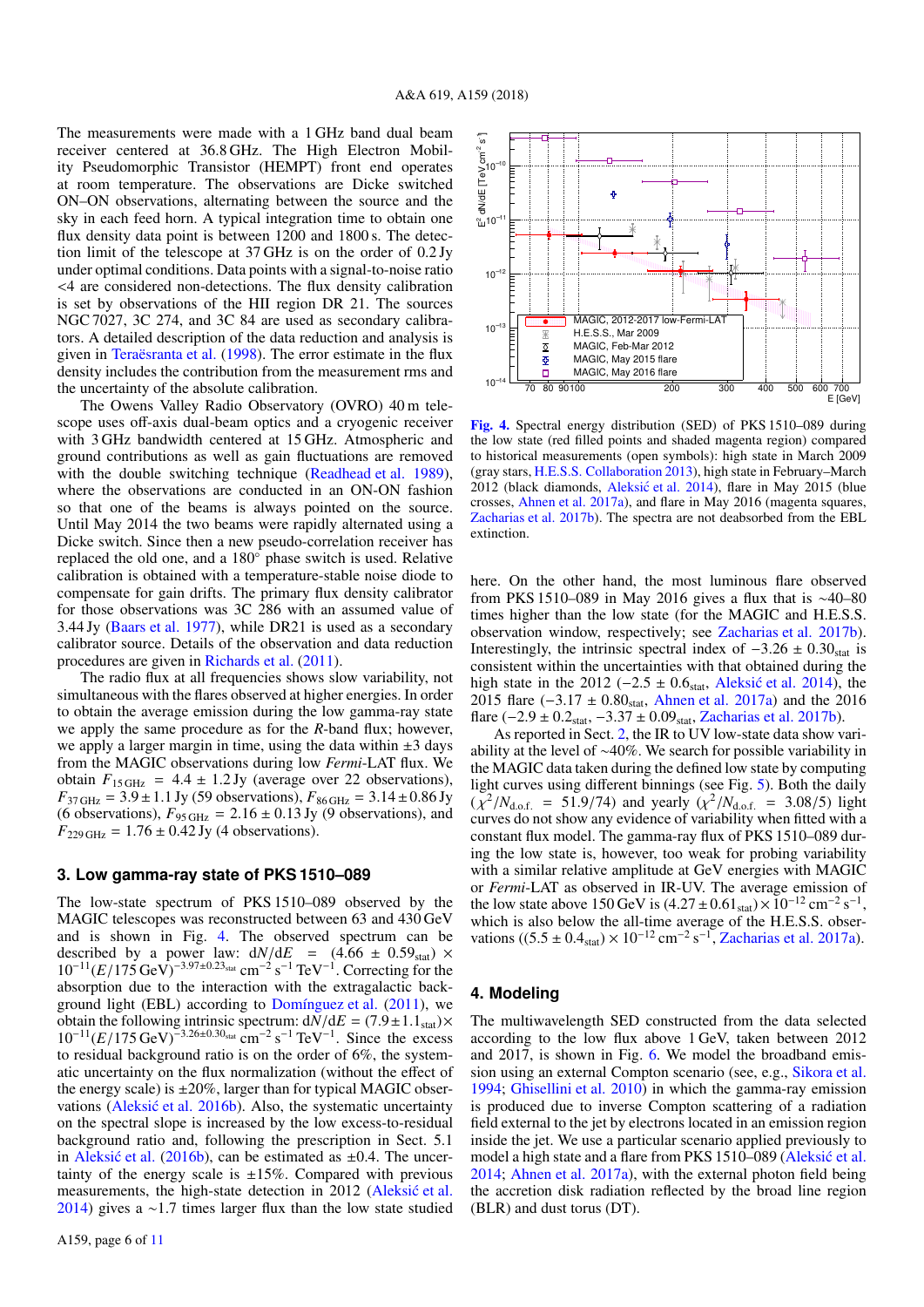

<span id="page-6-0"></span>[Fig. 5.](https://dexter.edpsciences.org/applet.php?DOI=10.1051/0004-6361/201833618&pdf_id=5) Light curve of PKS 1510–089 obtained with MAGIC observations during the low state in daily (red thin lines) and yearly (black thick lines) binning. For clarity three nights with short exposure (resulting in flux estimation uncertainty >15 ×  $10^{-12}$  cm<sup>-2</sup> s<sup>-1</sup>) are omitted from the plot.



<span id="page-6-1"></span>[Fig. 6.](https://dexter.edpsciences.org/applet.php?DOI=10.1051/0004-6361/201833618&pdf_id=6) Multiwavelength SED of PKS 1510–089 obtained from the data contemporaneous to MAGIC observations performed during *Fermi*-LAT low state (red points). The gray band shows the *Swift*-BAT 105-month average spectrum [\(Oh et al.](#page-9-71) [2018\)](#page-9-71). Gray dot markers show the historical data from SSDC (<www.asdc.asi.it>). IR optical and UV data have been dereddened, MAGIC data have been corrected for the absorption by the EBL according to [Domínguez et al.](#page-9-68) [\(2011\)](#page-9-68) model. Observed MAGIC spectral points are shown in cyan. The green short-long-dashed curve shows the synchrotron component, and orange dot-dashed curve the EC component. The SSC component is shown as a cyan dotted line. The long dashed and short dashed black lines show the dust torus and accretion disk emission, respectively. The solid blue line shows the total emission (including absorption in EBL). *Left panel*: close model, *right panel*: far model (see the text).

We apply the same BLR and DT parameters as in [Ahnen et al.](#page-9-28) [\(2017a\)](#page-9-28), namely a radius of  $R_{BLR} = 2.6 \times 10^{17}$  cm and  $R_{\text{IR}}$  = 6.5 × 10<sup>18</sup> cm, respectively. BLR and DT reflect the  $f_{BLR}$  = 0.1 and  $f_{DT}$  = 0.6 (the so-called covering factor) part of the accretion disk radiation,  $L_{disk} = 6.7 \times 10^{45}$  erg s<sup>−1</sup>.<br>The DT temperature is set to 1000 K. The emission region is The DT temperature is set to 1000 K. The emission region is located at the distance *r* from the base of the jet and has a radius of *R*. As in the model employed in [Ahnen et al.](#page-9-28) [\(2017a\)](#page-9-28), jet plasma flows through the emission region. The lack of strong variability of the low-state emission and the fact that it reaches sub-TeV energies suggests that the emission region should be beyond the BLR. At such distances the cross section of the jet is large, making it difficult to explain any short-term variability, but the absorption on the BLR radiation is negligible. We consider two scenarios for the location of the emission region: the

"close" scenario with  $r = 7 \times 10^{17}$  cm and "far" scenario with  $r = 3 \times 10^{18}$  cm. In both cases, the dominating radiation field comes from the DT. Such distances of the emission region have been applied for modeling of the 2015 flare [\(Ahnen et al.](#page-9-28) [2017a\)](#page-9-28) and 2012 high state (Aleksić et al. [2014\)](#page-9-27) respectively. The size of the emission region  $R = 2 \times 10^{16}$  cm (for the close scenario) and  $R = 3 \times 10^{17}$  cm (for the far scenario) is on the order of the cross section of the jet at the distance *r*. Although it is not a dominant emission component, the model also calculates the synchrotron self-Compton emission of the source.

The model parameters for both scenarios are summarized and compared with earlier modeling in Table [1.](#page-7-1) However, the sets of parameters are not unique solutions for describing the low-state SED, as a certain degree of parameter degeneracy occurs in these kinds of models (see, e.g., synchrotron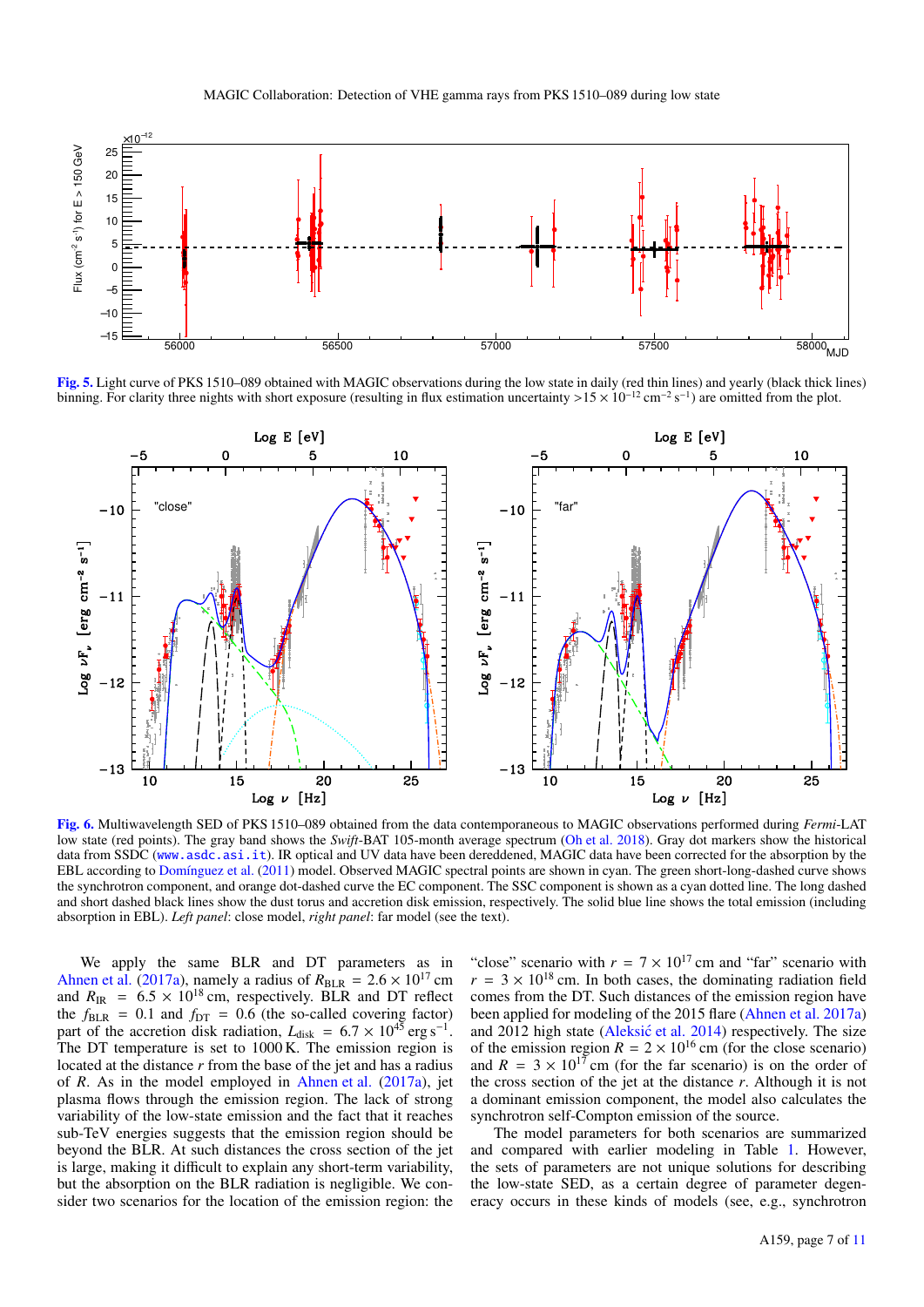|                   | $\gamma_{\rm min}$ | $\gamma_{\rm b}$ | $\gamma_{\rm max}$  | n <sub>1</sub> | n <sub>2</sub> | В    |                     |    |    |                      |                      |
|-------------------|--------------------|------------------|---------------------|----------------|----------------|------|---------------------|----|----|----------------------|----------------------|
| Low state (close) | 2.5                | 130              | $3 \times 10^5$     | 1.9            |                | 0.35 | $3 \times 10^{4}$   | 25 | 20 | $7.0 \times 10^{17}$ | $2.0 \times 10^{16}$ |
| Low state (far)   |                    | 300              | $3 \times 10^5$     | 1.9            |                | 0.05 | 80                  | 25 | 20 | $3.0 \times 10^{18}$ | $3.0 \times 10^{17}$ |
| 2012              | 3                  | 900              | $6.5 \times 10^{4}$ | 1.9            | 3.85           | 0.12 | 20                  | 20 | 20 | $3.1 \times 10^{18}$ | $3.0 \times 10^{17}$ |
| 2015, Period A    |                    | 150 & 800        | $4 \times 10^4$     | 82             |                | 0.23 | $3.0 \times 10^{4}$ | 25 | 20 | $6.0 \times 10^{17}$ | $2.8 \times 10^{16}$ |
| $2015$ . Period B |                    | 150 & 500        | $3 \times 10^4$     | &2             |                | 0.34 | $2.6 \times 10^{4}$ | 25 | 20 | $6.0 \times 10^{17}$ | $2.8 \times 10^{16}$ |

<span id="page-7-1"></span>Table 1. Input model parameters for the EC models of PKS 1510–089 emission for the low state in close and far scenarios.

Notes. For comparison, model parameters obtained from the 2012 high state [\(Aleksic et al.](#page-9-27) [2014\)](#page-9-27) and 2015 flare [\(Ahnen et al.](#page-9-28) [2017a\)](#page-9-28) are also quoted. The individual columns are minimum, break, and maximum electron Lorentz factor ( $\gamma_{min}$ ,  $\gamma_b$ ,  $\gamma_{max}$ , respectively); slope of the electron energy distribution below and above  $\gamma_b$  ( $n_1$  and  $n_2$ , respectively); magnetic field in *G* (*B*); normalization of the electron distribution in units of cm<sup>−</sup><sup>3</sup> (*K*); Doppler, Lorentz factor, distance, and radius of the emission region (δ, <sup>Γ</sup>, *<sup>r</sup>* (in cm), *<sup>R</sup>* (in cm), respectively).

self-Compton (SSC) model parameters degeneracy discussed in [Ahnen et al.](#page-9-72) [2017b\)](#page-9-72).

The data are compared with the model in Fig. [6.](#page-6-1) Both scenarios can reproduce relatively well the IC peak. The gammaray data of MAGIC and *Fermi*-LAT are explained as the highenergy part of the EC component, with the exception of the two highest energy *Fermi*-LAT points that are >1 GeV and hence are probably underestimated by the data selection procedure (see Sect. [2.1\)](#page-1-6). *Swift*-XRT and historical *Swift*-BAT data follow the rising part of the EC component (with a small contribution of the SSC process in the soft X-ray range for the close scenario). The UV data form a bump that can be explained by the direct accretion disk radiation included in the model. In the IR range, the model curve underestimates the data points, especially in the case of the far model. Among the quiescent data selected, the IR data show the highest variability. The higher IR variability might come from a separate region, not associated with the GeV gamma-ray emission region.

In such a case, the IR emission associated with the low gamma-ray state would likely be at the level closer to the low edge of the observed spread in IR fluxes (reflected in the quoted uncertainty bar in Fig. [6\)](#page-6-1).

The far model can reasonably reproduce the radio observations, while the close model underestimates the data due to strong synchrotron self-absorption effects given by the compactness of the emission region. This is not surprising since the radio core observed at 15 GHz is estimated to be located 17.7 pc from the base of the jet [\(Pushkarev et al.](#page-9-73) [2012\)](#page-9-73). Using the typical scaling of the core distance being inversely proportional to the frequency, we obtain that for the highest radio point at 229 GHz its corresponding radio core should be located at ∼1 pc. Therefore, most of the radio emission should be produced at or beyond the region considered in the far scenario. However, the magnetic field considered in the far scenario,  $B = 0.05$  G, is an order of magnitude smaller than the magnetic field estimated from the radio observations at  $r = 1$  pc of 0.73 G [\(Pushkarev et al.](#page-9-73) [2012\)](#page-9-73). Larger values would result in a much smaller Compton dominance than observed in the broadband SED.

It is curious that an optical/GeV high state, a days-long flare, and the low state can all be roughly described (except of the IR data) in the framework of the same external Compton scenario without a major change of the model parameters. This suggests a common origin of the gamma-ray emission of PKS 1510–089 in different activity states, with the observed differences caused by changes in the content of the plasma flowing through the emission region $11$ . We note, however, that the model used here is



<span id="page-7-3"></span>[Fig. 7.](https://dexter.edpsciences.org/applet.php?DOI=10.1051/0004-6361/201833618&pdf_id=7) Gamma-ray spectrum of PKS 1510–089 during low state measured by *Fermi*-LAT (squares) and MAGIC (filled circles). The 68% confidence band of the extrapolation of the *Fermi*-LAT spectrum to sub-TeV energies is shown as a gray shaded region. The extrapolation in the MAGIC energy range assuming absorption in BLR following Böttcher  $&$  Els [\(2016\)](#page-9-74) for the emission region located at the distance of 1, 0.82, and 0.74 of the outer radius of the broad line region is shown with black solid, blue dotted, and green dashed lines, respectively. Empty circles show the effect of the systematic uncertainties on the MAGIC spectrum.

rather simple. It is natural to assume that the low-state, broadband emission is an integral part of the emission in a range of distances from the base, with the varying conditions (such as *B* field) along the jet, rather than originating in a single homogenous region (see, e.g., [Potter & Cotter](#page-9-75) [2013\)](#page-9-75).

# <span id="page-7-0"></span>**5. Limits on the absorption of sub-TeV photons in BLR**

If the emission region is located inside or close to the BLR, the gamma-ray spectrum should carry an imprint of the absorption feature on the BLR photons [\(Donea & Protheroe](#page-9-76) [2003\)](#page-9-76). The presence or lack of such an absorption can therefore be used to constrain the location of the emission region. We use the emission-model-independent approach of [Cerruti et al.](#page-9-77) [\(2017\)](#page-9-77) to put such constraints on the location of the low-state emission region of PKS 1510–089. We first make a power-law fit to the *Fermi*-LAT spectrum of PKS 1510–089 in the energy range of 0.1–1 GeV, which is unbiased by the data selection. Next, we extrapolate the fit to the energy range observed by the MAGIC

<span id="page-7-2"></span><sup>&</sup>lt;sup>11</sup> A fast flare observed in 2016 from PKS 1510–089 [\(Zacharias et al.](#page-9-35) [2017b\)](#page-9-35) might nevertheless have a different origin.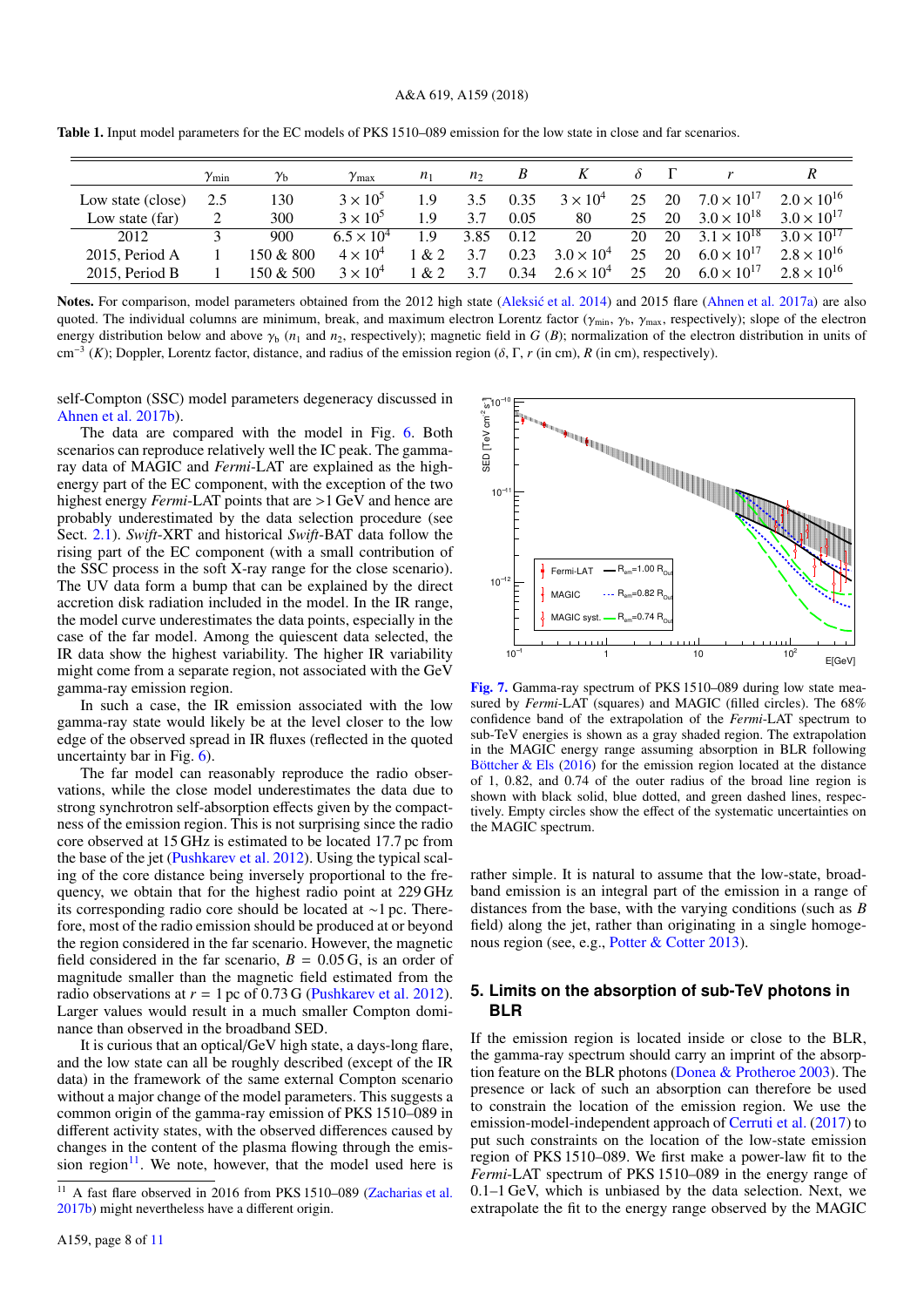telescopes and apply an absorption of a factor of  $exp(-\tau)$ , where  $\tau$  is the so-called optical depth (see Fig. [7\)](#page-7-3).

We compare these extrapolations with the reconstructed MAGIC spectrum taking into account the statistical uncertainties as well as the systematic uncertainty both in the energy scale and in the flux normalization. The systematic uncertainties of *Fermi*-LAT are negligible in those calculations. Due to source intrinsic effects (e.g., intrinsic break or cutoff in the accelerated electron spectrum, the Klein–Nishina effect) the sub-TeV spectrum might be below the GeV extrapolation. Thus, no lower limit on the absorption can be derived in a model-independent way. However, it is natural to assume that there is no upturning in the photon spectrum; therefore, we can place an upper limit on the maximum absorption in the BLR. To estimate such a limit we perform a toy Monte Carlo study in which we vary 10 000 times the extrapolated *Fermi*-LAT flux and the measured MAGIC flux (corrected for the EBL absorption) according to their uncertainties. Next, at each investigated energy we calculate a histogram of  $\tau(E) = \ln(F_{ext}(E)/F_{obs}(E))$ , where  $F_{ext}(E)$ and  $F_{obs}(E)$  are the randomized extrapolated and randomized measured flux respectively. The limit on  $\tau$  is obtained as a 95% quantile of such a distribution. We include the systematic uncertainties of MAGIC by shifting its energy scale and normalization according to their systematic limits (see empty circles in Fig. [7\)](#page-7-3) and taking the least constraining one. We obtain that  $\tau(110 \,\text{GeV})$  < 1.4,  $\tau(180 \,\text{GeV})$  < 1.7,  $\tau(290 \,\text{GeV})$  < 2.3.

Applying a model of absorption by the BLR those limits on the optical depth can be converted to lower limits on the location of the emission region, *r*. We test the above procedure using two BLR models for PKS 1510–089. First, we use the optical depth calculations of Böttcher  $\&$  Els [\(2016\)](#page-9-74) assuming that 10% of the accretion disk radiation is reprocessed in the BLR. We note that [Böttcher & Els](#page-9-74) [\(2016\)](#page-9-74) assume that a homogeneous BLR in PKS 1510–089 spans between  $6.9 \times 10^{17}$  cm and 8.4  $\times$  10<sup>17</sup> cm, and reflects 10% of the disk luminosity  $L_D$  =  $10^{46}$  erg s<sup>-1</sup>. We obtain that the above limits result in *r* > 6.3 ×  $10^{17}$  cm (i.e. above 0.74 of the outer radius of the BLR). As an  $10^{17}$  cm (i.e., above 0.74 of the outer radius of the BLR). As an additional check we calculate the optical depths using a code adapted from [Sitarek & Bednarek](#page-9-78) [\(2008\)](#page-9-78) with the line intensities and BLR geometry of Liu  $&$  Bai [\(2006\)](#page-9-79). We use the same radius and luminosity of the BLR as in Sect. [4.](#page-5-1) We apply however the same ratio of the outer to inner radius of BLR as in [Böttcher & Els](#page-9-74) [\(2016\)](#page-9-74), resulting in the BLR spanning from 2.34  $\times$  10<sup>17</sup> cm to  $2.86 \times 10^{17}$  cm. For such a BLR model, the limits on the optical depth obtained above force us to place the emission region farther than  $3.2 \times 10^{17}$  cm (i.e., beyond 1.1 of the outer radius of the BLR.

It should be noted that the method has a number of simplifications and underlying assumptions. The emission region is assumed to be relatively small compared to its distance from the black hole. This is not necessarily true, in particular for the low state emission that can be generated in a more extended region (the broad band emission modeling presented in the previous section further supports such a hypothesis). Second, if the gamma-ray emission is not produced by a single process, the spectrum can have a complicated shape (including convex). We note that for another FSRQ, B0218+357, the gamma-ray emission was explained as combination of SSC and EC process [\(Ahnen et al.](#page-9-80) [2016\)](#page-9-80). Third, the optical depth is dependent on the assumed geometry of the BLR. For example, the size of the BLR derived in [Böttcher & Els](#page-9-74) [\(2016\)](#page-9-74) is a factor of ∼3 larger than that in [Ghisellini & Tavecchio](#page-9-81) [\(2009\)](#page-9-81). In addition, the difference between the spherical and disk-like geometry can easily change the optical depths by a factor of a few [\(Abolmasov & Poutanen](#page-9-82) [2017\)](#page-9-82). Finally, the radial stratification of the BLR and the total fraction of the light reflected in the BLR introduce further uncertainties.

#### <span id="page-8-0"></span>**6. Conclusions**

We performed the analysis of MAGIC data searching for a possible low state of VHE gamma-ray emission from PKS 1510– 089. Selecting the data taken during periods when the *Fermi*-LAT flux above 1 GeV was below  $3 \times 10^{-8}$  cm<sup>-2</sup> s<sup>-1</sup> we collected 75 hr of MAGIC data on 76 individual nights, resulting in a significant detection of the low state of VHE gamma-ray emission. The measured flux is <sup>∼</sup>0.6 of the flux of the source measured during high optical and GeV state [\(Aleksic et al.](#page-9-27) [2014\)](#page-9-27) at the beginning of 2012 and <sup>∼</sup>0.75 of the lowest previously known flux from this source (average over all the H.E.S.S. observations; [Zacharias et al.](#page-9-34) [2017a\)](#page-9-34). Nevertheless, the spectral shape is consistent with the previous measurements, despite a factor of 80 difference to the flux during the strongest flare observed so far from this source. This makes PKS 1510–089 the first FSRQ to be detected in a persistent low state with no hints of yearly variations in the observed flux. Future observations with the Cherenkov Telescope Array should be able to probe whether the low-state flux is also stable on shorter timescales [\(Acharya et al.](#page-9-83) [2013,](#page-9-83) [2017\)](#page-9-84).

Previous VHE gamma-ray observations of FSRQs in flaring states suggested that the emission region during such states should be located beyond the BLR and that the emission is mostly compatible with an EC scenario. The low-state broadband emission of PKS 1510–089 from IR to VHE gamma-rays can be explained in the framework of an EC scenario, similarly to the previous VHE gamma-ray detections of the source. The presence of the sub-TeV gamma-ray emission also suggests that the emission region is located beyond the BLR where the dominating seed radiation field for the EC process is the dust torus. Comparison of the extrapolated *Fermi*-LAT spectrum and the MAGIC measured spectrum using two distinct BLR models allows us to put a limit on the location of the emission region beyond the 0.74 of the outer radius of BLR. The emission scenario placing the dissipation region beyond the BLR is in line with the recent studies of [Costamante et al.](#page-9-85) [\(2018\)](#page-9-85) showing that most of the *Fermi*-LAT detected blazars (including PKS 1510–089) have GeV emission consistent with lack of BLR absorption.

*Acknowledgements.* We would like to thank the Instituto de Astrofísica de Canarias for the excellent working conditions at the Observatorio del Roque de los Muchachos in La Palma. The financial support of the German BMBF and MPG, the Italian INFN and INAF, the Swiss National Fund SNF, the ERDF under the Spanish MINECO (FPA2015-69818-P, FPA2012-36668, FPA2015- 68378-P, FPA2015-69210-C6-2-R, FPA2015-69210-C6-4-R, FPA2015-69210- C6-6-R, AYA2015-71042-P, AYA2016-76012-C3-1-P, ESP2015-71662-C2-2-P, CSD2009-00064), and the Japanese JSPS and MEXT is gratefully acknowledged. This work was also supported by the Spanish Centro de Excelencia "Severo Ochoa" SEV-2012-0234 and SEV-2015-0548, and Unidad de Excelencia "María de Maeztu" MDM-2014-0369, by the Croatian Science Foundation (HrZZ) Project IP-2016-06-9782 and the University of Rijeka Project 13.12.1.3.02, by the DFG Collaborative Research Centers SFB823/C4 and SFB876/C3, the Polish National Research Centre grant UMO-2016/22/M/ST9/00382, and by the Brazilian MCTIC, CNPq and FAPERJ. The *Fermi*-LAT Collaboration acknowledges generous ongoing support from a number of agencies and institutes that have supported both the development and the operation of the LAT as well as scientific data analysis. These include the National Aeronautics and Space Administration and the Department of Energy in the United States; the Commissariat à l'Energie Atomique and the Centre National de la Recherche Scientifique/Institut National de Physique Nucléaire et de Physique des Particules in France; the Agenzia Spaziale Italiana and the Istituto Nazionale di Fisica Nucleare in Italy; the Ministry of Education, Culture, Sports, Science and Technology (MEXT), High Energy Accelera-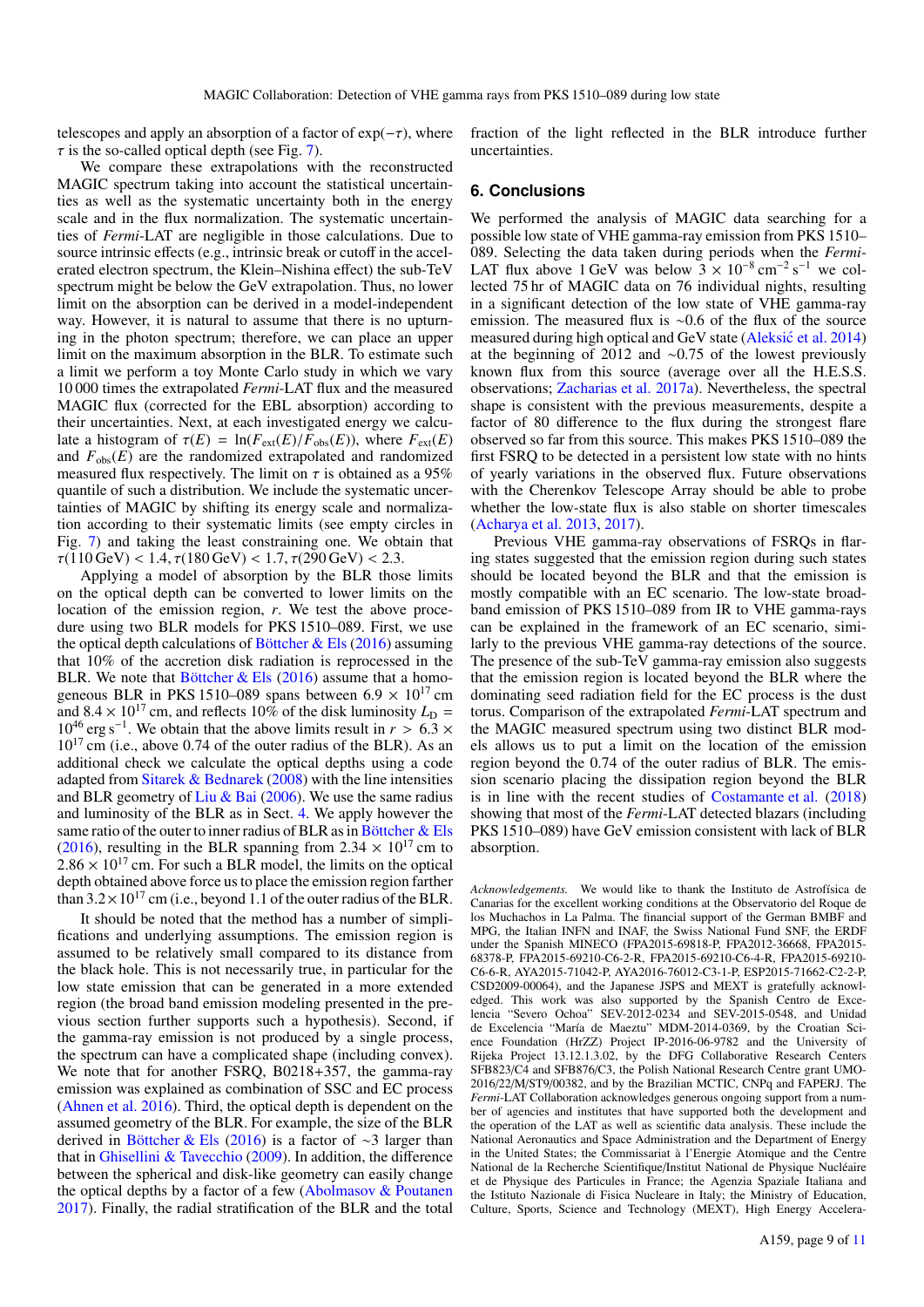tor Research Organization (KEK), and Japan Aerospace Exploration Agency (JAXA) in Japan; and the K. A. Wallenberg Foundation, the Swedish Research Council, and the Swedish National Space Board in Sweden. Additional support for science analysis during the operations phase is gratefully acknowledged from the Istituto Nazionale di Astrofisica in Italy and the Centre National d'Études Spatiales in France. This work was performed in part under DOE Contract DE-AC02-76SF00515. This paper has made use of up-to-date SMARTS optical/near-infrared light curves that are available at [www.astro.yale.edu/](www.astro.yale.edu/smarts/glast/home.php) [smarts/glast/home.php](www.astro.yale.edu/smarts/glast/home.php). IA acknowledges support from a Ramón y Cajal grant of the Ministerio de Economía, Industria, y Competitividad (MINECO) of Spain. Acquisition and reduction of the POLAMI and MAPCAT data was supported in part by MINECO through grants AYA2010-14844, AYA2013-40825-P, and AYA2016-80889-P, and by the Regional Government of Andalucía through grant P09-FQM-4784. The POLAMI observations were carried out at the IRAM 30m Telescope. IRAM is supported by INSU/CNRS (France), MPG (Germany), and IGN (Spain). The MAPCAT observations were carried out at the German-Spanish Calar Alto Observatory, which is jointly operated by the Max-Plank-Institut für Astronomie and the Instituto de Astrofísica de Andalucía-CSIC. This research has made use of data from the OVRO 40m monitoring program [\(Richards et al.](#page-9-57) [2011\)](#page-9-57), which is supported in part by NASA grants NNX08AW31G, NNX11A043G, and NNX14AQ89G and NSF grants AST-0808050 and AST-1109911. This publication makes use of data obtained at the Metsähovi Radio Observatory, operated by Aalto University, Finland. The authors would like to thank a number of people who provided comments to the manuscript: R. Angioni, N. MacDonald, M. Giroletti, R. Caputo, D. Thompson, and the anonymous reviewer. We would also like to thank M. Böttcher for providing us with the numerical values of the optical depths calculated in [Böttcher & Els](#page-9-74) [\(2016\)](#page-9-74).

# **References**

- <span id="page-9-29"></span>Abdo, A. A., Ackermann, M., Agudo, I., et al. 2010, [ApJ, 721, 1425](http://linker.aanda.org/10.1051/0004-6361/201833618/1)
- <span id="page-9-82"></span>Abolmasov, P., & Poutanen, J. 2017, [MNRAS, 464, 152](http://linker.aanda.org/10.1051/0004-6361/201833618/2)
- <span id="page-9-39"></span>Acero, F., Ackermann, M., Ajello, M., et al. 2015, [ApJS, 218, 23](http://linker.aanda.org/10.1051/0004-6361/201833618/3)
- <span id="page-9-38"></span>Acero, F., Ackermann, M., Ajello, M., et al. 2016, [ApJS, 223, 26](http://linker.aanda.org/10.1051/0004-6361/201833618/4)
- <span id="page-9-83"></span>Acharya, B. S., Actis, M., Aghajani, T., et al. 2013, [Astropart. Phys., 43, 3](http://linker.aanda.org/10.1051/0004-6361/201833618/5)
- <span id="page-9-84"></span>Acharya, B. S., Agudo, I., Al Samarai, I., et al. 2017, ArXiv e-prints [arXiv:[1709.07997](http://arxiv.org/abs/1709.07997)]
- <span id="page-9-64"></span><span id="page-9-49"></span>Agudo, I., Thum, C., Wiesemeyer, H., & Krichbaum, T. P. 2010, [ApJS, 189, 1](http://linker.aanda.org/10.1051/0004-6361/201833618/7) Agudo, I., Molina, S. N., Gómez, J. L., et al. 2012, [Int. J. Mod. Phys. Conf. Ser.,](http://linker.aanda.org/10.1051/0004-6361/201833618/8) [8, 299](http://linker.aanda.org/10.1051/0004-6361/201833618/8)
- <span id="page-9-65"></span>Agudo, I., Thum, C., Gómez, J. L., & Wiesemeyer, H. 2014, [A&A, 566, A59](http://linker.aanda.org/10.1051/0004-6361/201833618/9)
- <span id="page-9-60"></span>Agudo, I., Thum, C., Molina, S. N., et al. 2018a, [MNRAS, 474, 1427](http://linker.aanda.org/10.1051/0004-6361/201833618/10)
- <span id="page-9-61"></span>Agudo, I., Thum, C., Ramakrishnan, V., et al. 2018b, [MNRAS, 473, 1850](http://linker.aanda.org/10.1051/0004-6361/201833618/11)
- <span id="page-9-80"></span>Ahnen, M. L., Ansoldi, S., Antonelli, L. A., et al. 2016, [A&A, 595, A98](http://linker.aanda.org/10.1051/0004-6361/201833618/12)
- <span id="page-9-28"></span>Ahnen, M. L., Ansoldi, S., Antonelli, L. A., et al. 2017a, [A&A, 603, A29](http://linker.aanda.org/10.1051/0004-6361/201833618/13)
- <span id="page-9-72"></span>
- Ahnen, M. L., Ansoldi, S., Antonelli, L. A., et al. 2017b, [A&A, 603, A31](http://linker.aanda.org/10.1051/0004-6361/201833618/14)
- <span id="page-9-27"></span>Aleksić, J., Ansoldi, S., Antonelli, L. A., et al. 2014,  $A&A$ , 569, A46
- <span id="page-9-36"></span>Aleksić, J., Ansoldi, S., Antonelli, L. A., et al. 2016a, [Astropart. Phys., 72, 61](http://linker.aanda.org/10.1051/0004-6361/201833618/16)
- <span id="page-9-42"></span>Aleksić, J., Ansoldi, S., Antonelli, L. A., et al. 2016b, [Astropart. Phys., 72, 76](http://linker.aanda.org/10.1051/0004-6361/201833618/17)
- <span id="page-9-67"></span><span id="page-9-37"></span>Atwood, W. B., Abdo, A. A., Ackermann, M., et al. 2009, [ApJ, 697, 1071](http://linker.aanda.org/10.1051/0004-6361/201833618/18) Baars, J. W. M., Genzel, R., Pauliny-Toth, I. I. K., & Witzel, A. 1977, [A&A, 61,](http://linker.aanda.org/10.1051/0004-6361/201833618/19) [99](http://linker.aanda.org/10.1051/0004-6361/201833618/19)
- <span id="page-9-51"></span>Bonning, E., Urry, C. M., Bailyn, C., et al. 2012, [ApJ, 756, 13](http://linker.aanda.org/10.1051/0004-6361/201833618/20)
- <span id="page-9-74"></span>Böttcher, M., & Els, P. 2016, [ApJ, 821, 102](http://linker.aanda.org/10.1051/0004-6361/201833618/21)
- <span id="page-9-30"></span>Brown, A. M. 2013, [MNRAS, 431, 824](http://linker.aanda.org/10.1051/0004-6361/201833618/22)
- <span id="page-9-44"></span>Burrows, D. N., Hill, J. E., Nousek, J. A., et al. 2004, [Proc. SPIE, 5165, 201](http://linker.aanda.org/10.1051/0004-6361/201833618/23)
- <span id="page-9-77"></span>Cerruti, M., Lenain, J. P., Prokoph, H., & H.E.S.S. Collaboration 2017, [Int.](http://linker.aanda.org/10.1051/0004-6361/201833618/24)
- <span id="page-9-85"></span>[Cosmic Ray Conf., 35, 627](http://linker.aanda.org/10.1051/0004-6361/201833618/24) Costamante, L., Cutini, S., Tosti, G., Antolini, E., & Tramacere, A. 2018, [MNRAS, 477, 4749](http://linker.aanda.org/10.1051/0004-6361/201833618/25)
- <span id="page-9-55"></span>Covino, S., Stefanon, M., Sciuto, G., et al. 2004, [Proc. SPIE, 5492, 1613](http://linker.aanda.org/10.1051/0004-6361/201833618/26)
- <span id="page-9-68"></span>Domínguez, A., Primack, J. R., Rosario, D. J., et al. 2011, [MNRAS, 410, 2556](http://linker.aanda.org/10.1051/0004-6361/201833618/27)
- <span id="page-9-76"></span>Donea, A.-C., & Protheroe, R. J. 2003, [Astropart. Phys., 18, 377](http://linker.aanda.org/10.1051/0004-6361/201833618/28)
- <span id="page-9-45"></span>Evans, P. A., Beardmore, A. P., Page, K. L., et al. 2009, [MNRAS, 397, 1177](http://linker.aanda.org/10.1051/0004-6361/201833618/29)
- <span id="page-9-46"></span>Fallah Ramazani, V., Lindfors, E., & Nilsson, K. 2017, [A&A, 608, A68](http://linker.aanda.org/10.1051/0004-6361/201833618/30)
- <span id="page-9-81"></span>Ghisellini, G., & Tavecchio, F. 2009, [MNRAS, 397, 985](http://linker.aanda.org/10.1051/0004-6361/201833618/31)
- <span id="page-9-70"></span><span id="page-9-25"></span>Ghisellini, G., Tavecchio, F., Foschini, L., et al. 2010, [MNRAS, 402, 497](http://linker.aanda.org/10.1051/0004-6361/201833618/32) H.E.S.S. Collaboration (Abramowski, A., et al.) 2013, [A&A, 554, A107](http://linker.aanda.org/10.1051/0004-6361/201833618/33)
- <span id="page-9-50"></span>Jorstad, S. G., Marscher, A. P., Larionov, V. M., et al. 2010, [ApJ, 715, 362](http://linker.aanda.org/10.1051/0004-6361/201833618/34)
- <span id="page-9-47"></span>Kalberla, P. M. W., Burton, W. B., Hartmann, D., et al. 2005, [A&A, 440, 775](http://linker.aanda.org/10.1051/0004-6361/201833618/35)
- <span id="page-9-79"></span><span id="page-9-33"></span>Liller, M. H., & Liller, W. 1975, [ApJ, 199, L133](http://linker.aanda.org/10.1051/0004-6361/201833618/36) Liu, H. T., & Bai, J. M. 2006, [ApJ, 653, 1089](http://linker.aanda.org/10.1051/0004-6361/201833618/37)
- <span id="page-9-26"></span>
- Marscher, A. P., Jorstad, S. G., Larionov, V. M., et al. 2010, [ApJ, 710, L126](http://linker.aanda.org/10.1051/0004-6361/201833618/38)
- <span id="page-9-40"></span>Mattox, J. R., Bertsch, D. L., Chiang, J., et al. 1996, [ApJ, 461, 396](http://linker.aanda.org/10.1051/0004-6361/201833618/39)
- <span id="page-9-71"></span><span id="page-9-56"></span>Mead, A. R. G., Ballard, K. R., Brand, P. W. J. L., et al. 1990, [A&AS, 83, 183](http://linker.aanda.org/10.1051/0004-6361/201833618/40) Oh, K., Koss, M., Markwardt, C. B., et al. 2018, [ApJS, 235, 4](http://linker.aanda.org/10.1051/0004-6361/201833618/41)
- <span id="page-9-52"></span>Poole, T. S., Breeveld, A. A., Page, M. J., et al. 2008, [MNRAS, 383,](http://linker.aanda.org/10.1051/0004-6361/201833618/42) 62<sup>7</sup>
- <span id="page-9-75"></span>Potter, W. J., & Cotter, G. 2013, [MNRAS, 429, 1189](http://linker.aanda.org/10.1051/0004-6361/201833618/43)
- <span id="page-9-32"></span>Prince, R., Majumdar, P., & Gupta, N. 2017, [ApJ, 844, 62](http://linker.aanda.org/10.1051/0004-6361/201833618/44)
- <span id="page-9-73"></span>Pushkarev, A. B., Hovatta, T., Kovalev, Y. Y., et al. 2012, [A&A, 545, A113](http://linker.aanda.org/10.1051/0004-6361/201833618/45)
- <span id="page-9-53"></span>Raiteri, C. M., Villata, M., Bruschini, L., et al. 2010, [A&A, 524, A43](http://linker.aanda.org/10.1051/0004-6361/201833618/46)
- <span id="page-9-59"></span>Ramakrishnan, V., Hovatta, T., Tornikoski, M., et al. 2016, [MNRAS, 456, 171](http://linker.aanda.org/10.1051/0004-6361/201833618/47)
- <span id="page-9-66"></span>Readhead, A. C. S., Lawrence, C. R., Myers, S. T., et al. 1989, [ApJ, 346,](http://linker.aanda.org/10.1051/0004-6361/201833618/48) [566](http://linker.aanda.org/10.1051/0004-6361/201833618/48)
- <span id="page-9-57"></span>Richards, J. L., Max-Moerbeck, W., Pavlidou, V., et al. 2011, [ApJS, 194, 29](http://linker.aanda.org/10.1051/0004-6361/201833618/49)
- <span id="page-9-31"></span>Saito, S., Stawarz, Ł., Tanaka, Y. T., et al. 2013, [ApJ, 766, L11](http://linker.aanda.org/10.1051/0004-6361/201833618/50)
- <span id="page-9-41"></span>Schlafly, E. F., & Finkbeiner, D. P. 2011, [ApJ, 737, 103S](http://linker.aanda.org/10.1051/0004-6361/201833618/51)
- <span id="page-9-69"></span>Sikora, M., Begelman, M. C., & Rees, M. J. 1994, [ApJ, 421, 153](http://linker.aanda.org/10.1051/0004-6361/201833618/52)
- <span id="page-9-78"></span>Sitarek, J., & Bednarek, W. 2008, [MNRAS, 391, 624](http://linker.aanda.org/10.1051/0004-6361/201833618/53)
- <span id="page-9-24"></span>Tanner, A. M., Bechtold, J., Walker, C. E., Black, J. H., & Cutri, R. M. 1996, [AJ,](http://linker.aanda.org/10.1051/0004-6361/201833618/54) [112, 62](http://linker.aanda.org/10.1051/0004-6361/201833618/54)
- <span id="page-9-58"></span>Teraësranta, H., Tornikoski, M., Mujunen, A., et al. 1998, [A&AS, 132, 305](http://linker.aanda.org/10.1051/0004-6361/201833618/55)
- <span id="page-9-63"></span>Thum, C., Wiesemeyer, H., Paubert, G., Navarro, S., & Morris, D. 2008, [PASP,](http://linker.aanda.org/10.1051/0004-6361/201833618/56) [120, 777](http://linker.aanda.org/10.1051/0004-6361/201833618/56)
- <span id="page-9-62"></span>Thum, C., Agudo, I., Molina, S. N., et al. 2018, [MNRAS, 473, 2506](http://linker.aanda.org/10.1051/0004-6361/201833618/57)
- <span id="page-9-48"></span>Villata, M., Raiteri, C. M., Ghisellini, G., et al. 1997, [A&AS, 121, 119](http://linker.aanda.org/10.1051/0004-6361/201833618/58)
- <span id="page-9-34"></span>Zacharias, M., Böttcher, M., Chakraborty, N., et al. 2017a, [AIP Conf. Proc.,](http://linker.aanda.org/10.1051/0004-6361/201833618/59) [1792, 050023](http://linker.aanda.org/10.1051/0004-6361/201833618/59)
- <span id="page-9-35"></span>Zacharias, M., Sitarek, J., Dominis Prester, D., et al. 2017b, [Int. Cosmic Ray](http://linker.aanda.org/10.1051/0004-6361/201833618/60) [Conf., 35, 655](http://linker.aanda.org/10.1051/0004-6361/201833618/60)
- <span id="page-9-43"></span>Zanin, R., Carmona, E., Sitarek, J., et al. 2013, [Proc. 33rd ICRC, Rio de Janeiro,](http://linker.aanda.org/10.1051/0004-6361/201833618/61) [Brazil, 773](http://linker.aanda.org/10.1051/0004-6361/201833618/61)
- <span id="page-9-54"></span>Zerbi, R. M., Chincarini, G., Ghisellini, G., et al. 2001, [Astron. Nachr., 322,](http://linker.aanda.org/10.1051/0004-6361/201833618/62) [275](http://linker.aanda.org/10.1051/0004-6361/201833618/62)
- <span id="page-9-0"></span>1 Inst. de Astrofísica de Canarias, Universidad de La Laguna, Dpto. Astrofísica, 38206 La Laguna, Tenerife, Spain
- <span id="page-9-1"></span><sup>2</sup> Università di Udine, 33100 Udine, Italy
- <span id="page-9-2"></span><sup>3</sup> INFN Trieste, 34149 Trieste, Italy
- <span id="page-9-4"></span>National Institute for Astrophysics (INAF), 00136 Rome, Italy
- <span id="page-9-5"></span><sup>5</sup> ETH Zurich, 8093 Zurich, Switzerland
- <span id="page-9-6"></span><sup>6</sup> Università di Padova, 35131 Padova, Italy
- <span id="page-9-7"></span>7 INFN Padova, 35131 Padova, Italy
- <span id="page-9-8"></span><sup>8</sup> Technische Universität Dortmund, 44221 Dortmund, Germany
- <span id="page-9-9"></span><sup>9</sup> Croatian MAGIC Consortium: University of Rijeka, 51000 Rijeka; University of Split – FESB, 21000 Split; University of Zagreb – FER, 10000 Zagreb; University of Osijek, 31000 Osijek and Rudjer Boskovic Institute, 10000 Zagreb, Croatia
- <span id="page-9-10"></span><sup>10</sup> Saha Institute of Nuclear Physics, HBNI, 1/AF Bidhannagar, Salt Lake, Sector-1, Kolkata 700064, India
- <span id="page-9-11"></span><sup>11</sup> Max-Planck-Institut für Physik, 80805 München, Germany
- <span id="page-9-12"></span><sup>12</sup> Centro Brasileiro de Pesquisas Físicas (CBPF), 22290-180 URCA, Rio de Janeiro, RJ, Brasil
- <span id="page-9-13"></span><sup>13</sup> Unidad de Partículas y Cosmología (UPARCOS), Universidad Complutense, 28040 Madrid, Spain
- <span id="page-9-14"></span><sup>14</sup> University of Łódź, Department of Astrophysics, 90236 Łódź, Poland
- <span id="page-9-15"></span><sup>15</sup> Deutsches Elektronen-Synchrotron (DESY), 15738 Zeuthen, Germany
- <span id="page-9-16"></span><sup>16</sup> Institut de Física d'Altes Energies (IFAE), The Barcelona Institute of Science and Technology (BIST), 08193 Bellaterra, Barcelona, Spain
- <span id="page-9-17"></span><sup>17</sup> Università di Siena, 53100 Siena, Italy
- <span id="page-9-18"></span><sup>18</sup> INFN Pisa, 56127 Pisa, Italy<sup>19</sup> Iniversità di Pisa, 56126 Pisa
- <span id="page-9-19"></span><sup>19</sup> Università di Pisa, 56126 Pisa, Italy<br><sup>20</sup> Universität Würzburg, 07074 Würzb
- <span id="page-9-20"></span><sup>20</sup> Universität Würzburg, 97074 Würzburg, Germany
- <span id="page-9-21"></span>Finnish MAGIC Consortium: Tuorla Observatory (Department of Physics and Astronomy) and Finnish Centre of Astronomy with ESO (FINCA), University of Turku, 20014 Turku, Finland; Astronomy Division, University of Oulu, 90014 Oulu, Finland
- <span id="page-9-22"></span><sup>22</sup> Departament de Física, and CERES-IEEC, Universitat Autónoma de Barcelona, 08193 Bellaterra, Spain
- <span id="page-9-23"></span><sup>23</sup> Universitat de Barcelona, ICCUB, IEEC-UB, 08028 Barcelona, Spain
- <span id="page-9-3"></span><sup>24</sup> Japanese MAGIC Consortium: ICRR, The University of Tokyo, 277-8582 Chiba, Japan; Department of Physics, Kyoto University,